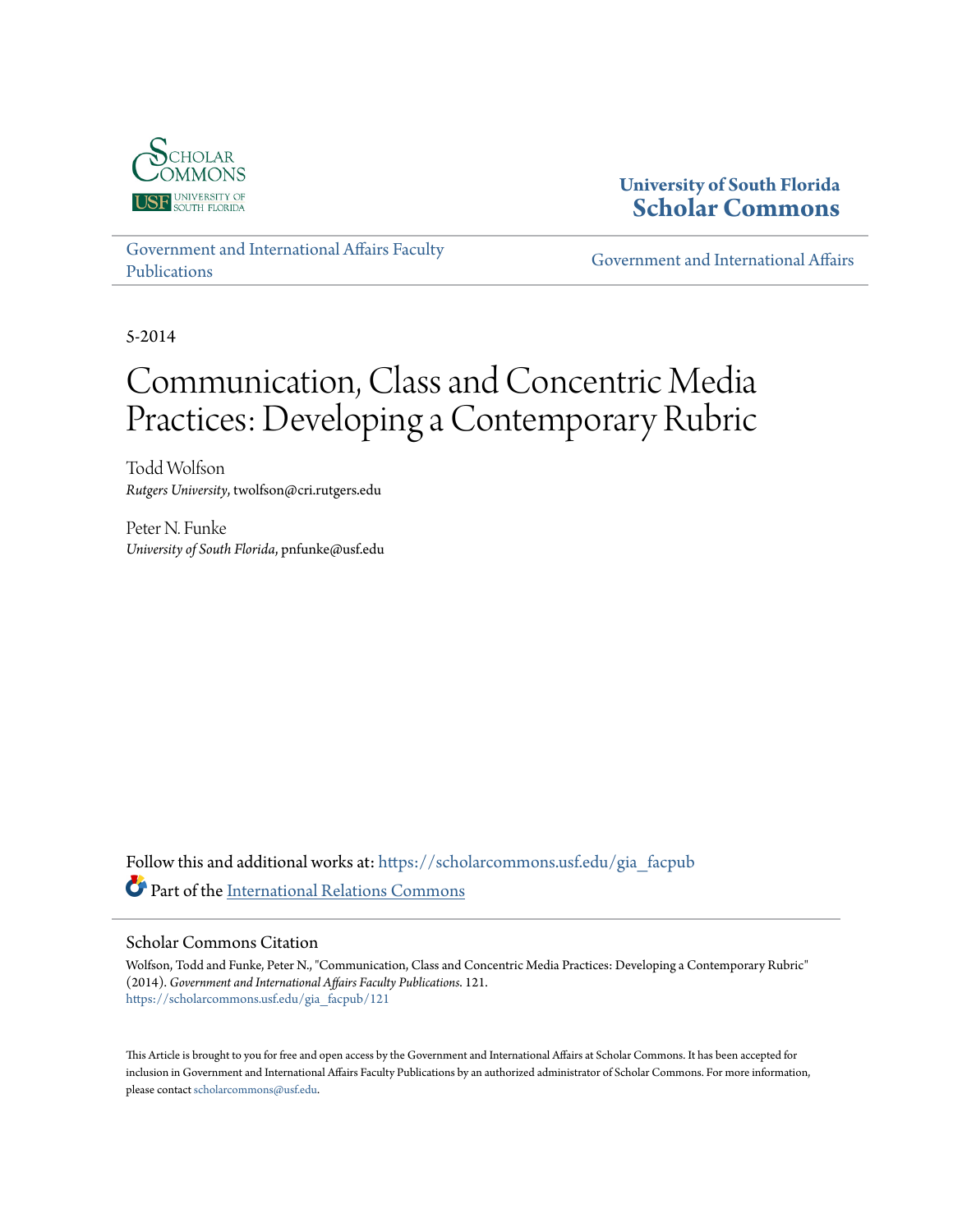# **Communication, Class and Concentric Media Practices: Developing a Contemporary**

**Rubric [i](#page-4-0)**

In:

"Communication, Class and Concentric Media Practices: Developing a Contemporary Rubric", New Media & Society, Volume16, Issue 3, May 2014, pp. 363-380

## **Peter Nikolaus Funke**

Department of Government and International Affairs, University of South Florida [pnfunke@usf.edu](mailto:pnfunke@usf.edu) http://gia.usf.edu/faculty/pfunke/ 1-(215) 385-6151 Department of Government and International Affairs, University of South Florida 4202 East Fowler Avenue, CIS 1040 Tampa, FL 33620-9951 USA

**Todd Wolfson** Department of Journalism and Media Studies, Rutgers University [twolfson@rci.rutgers.edu](mailto:twolfson@rci.rutgers.edu) School of Communication and Information, Rutgers University

4 Huntington St

New Brunswick, NJ 08901

USA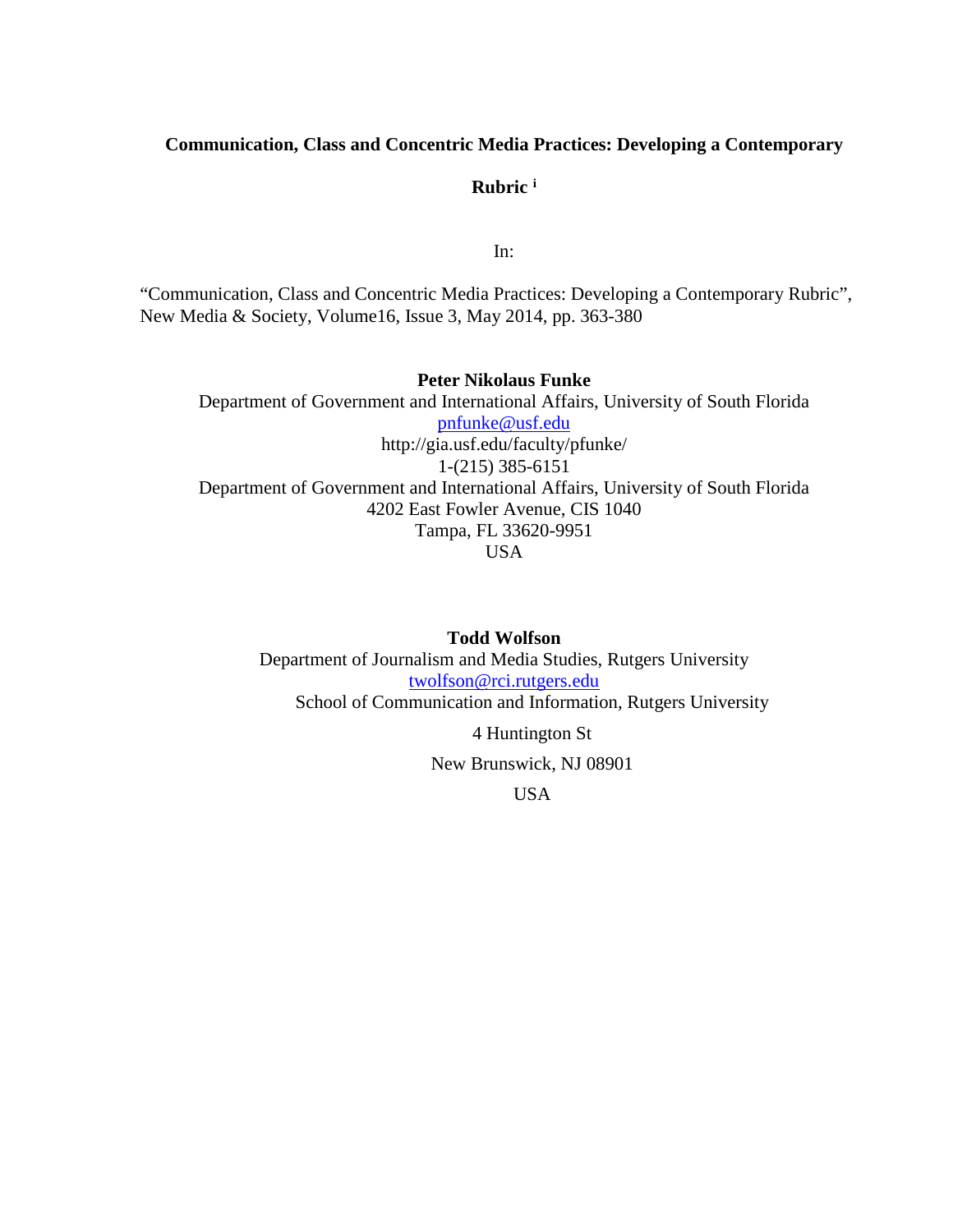# **'Biography'**

**Todd Wolfson** is Assistant Professor in the Department of Journalism and Media Studies at Rutgers University. Dr. Wolfson's research and work in the community is focused on the intersection of social movements, global capitalism and media.

**Peter Nikolaus Funke** is Assistant Professor in the Department of Government and International Affairs at the University of South Florida in Tampa. Dr. Funke's research focuses on social movements, new media and class formation under globalizing capitalism. Currently, he is working on a book length study of the World Social Forum.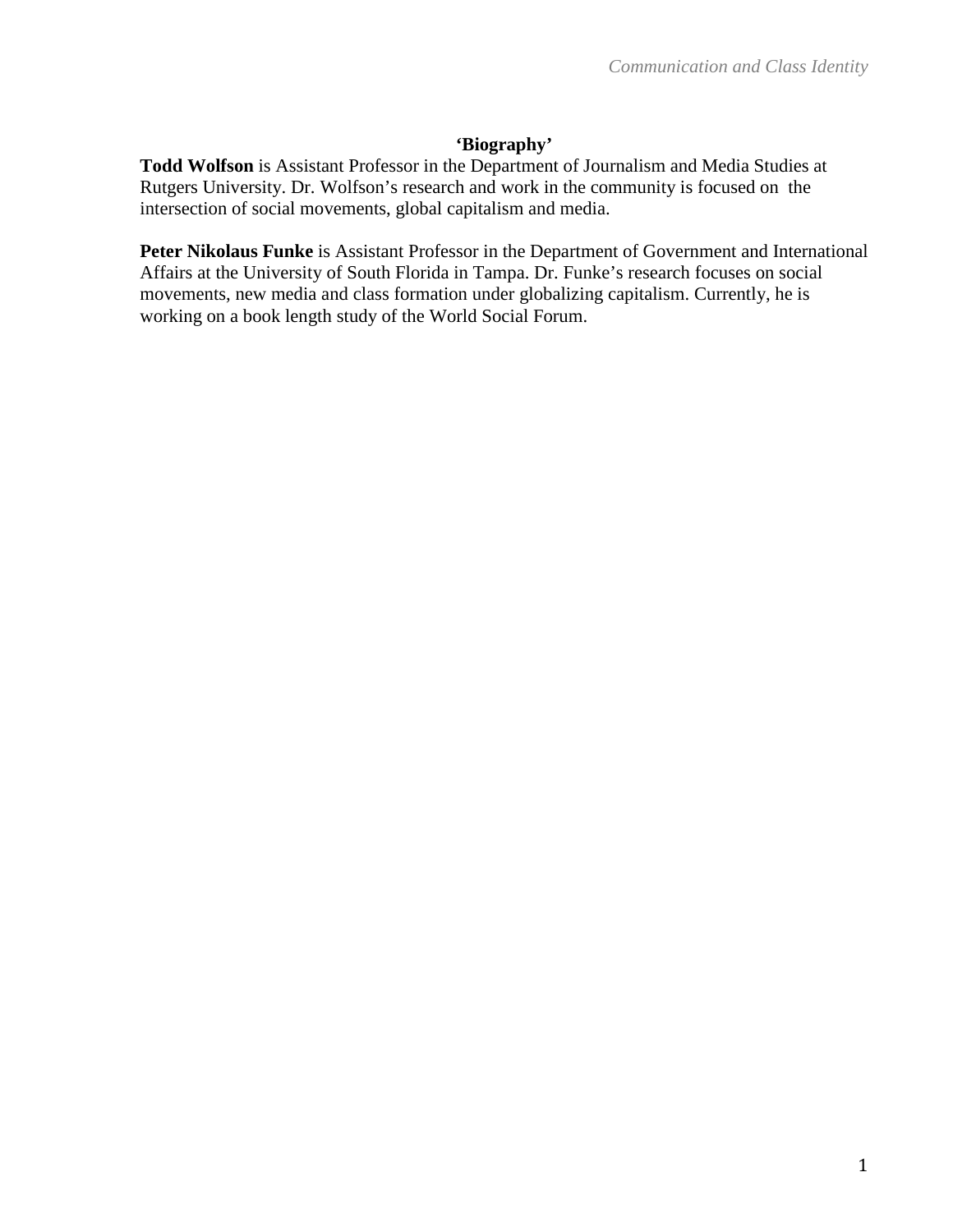Communication can alone create a great community. Our Babel is not one of tongues but of signs and symbols without which shared experience is impossible *John Dewey, The Eclipse of the Public*

**I**

#### **Introduction**

Exploring the ongoing dynamics of a network of organizations across Philadelphia, this article looks at the role of new media and communications in the construction of contemporary class formation. The widespread assumption is that we are living in a moment of societal flux (economic, technological, political) in which old forms of collective identity have disappeared. Specifically, class identity is considered a bygone logic of the industrial era, which has given way to more fluid forms of collective identity revolving around more discernible signifiers such as gender or race. While it is critical to study these forms of collective identity, socio-economic class as an axis through which life is experienced, has hardly disappeared. This is particularly the case across the last forty years, in which we have seen a dwindling middle class and increasing impoverishment across the U.S. and beyond. Consequently, the formation of collective selves around socio-economic class is a pivotal and currently understudied axis for establishing and maintaining group identity (Funke, 2012).

Based on an understanding of class as a process of self-making in relation to a particular, historical form of capitalism – in this case neoliberal capitalism – we argue that media and communication must be conceptualized as an emerging structural dimension for class formation. Due to the increasingly atomized, isolated nature of social life as well as the apparent splintering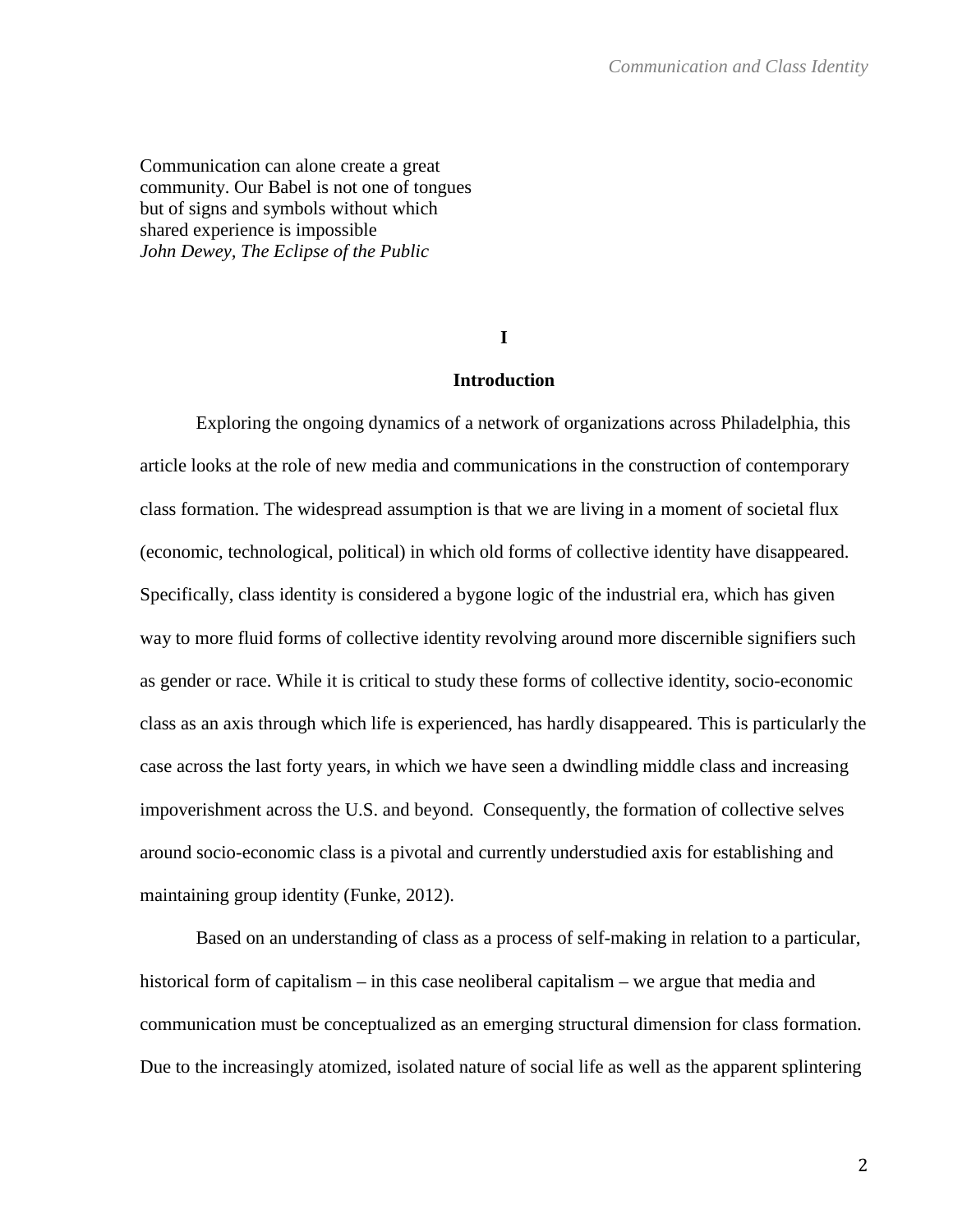of the working class under neoliberal capitalism, media or rather the use of its potentials serves a pivotal infrastructural or, as we shall label it, "suturial" function for generating the necessary commonality between the fractured sectors of the contemporary working class.

<span id="page-4-1"></span><span id="page-4-0"></span>While communication has always been of central importance for the production of class identity (Marx, 1978), we maintain that neoliberal capitalism and the corresponding social relations that have emerged structurally elevate the role of media for class formation. More specifically, the global economic processes of neoliberal capitalism have transformed cities like Philadelphia—a transformation that has led to a mixture of service sector, casualized working conditions (Brenner and Theodore, 2002; Harvey, 2005), fragmented and segregated neighborhoods (Massey and Denton, 1998; Smith, 1996), the privatization of urban public space (Davis, 1992) and social services (Marcuse & Van Klempen, 2002; Smith, 1996) and a growing number of people living in poverty that are isolated and disengaged from the political process (Goode and Maskovsky, 2001). The ensuing atomized and increasingly isolated nature of social life (Giddens 1991; Lash and Urry, 1987) frames the contemporary city. Consequently, we argue that media and communication serve a pivotal infrastructural function for generating unity between these fractured sectors of the working class. As such, we suggest that media operates as a structural dimensions for class *formation*, having the ability to shape and organize social relations across the fragmented working class.

In this article, we look at the practices of the Media Mobilizing Project (MMP) as a vehicle for understanding the role of media and communication in bridging and thus suturing the distance between the multiple subject positions of the contemporary working class. MMP is both a community-based media and communications infrastructure and a network of organizations across the Philadelphia region (Berger, et. al., 2011) that aim to "build a movement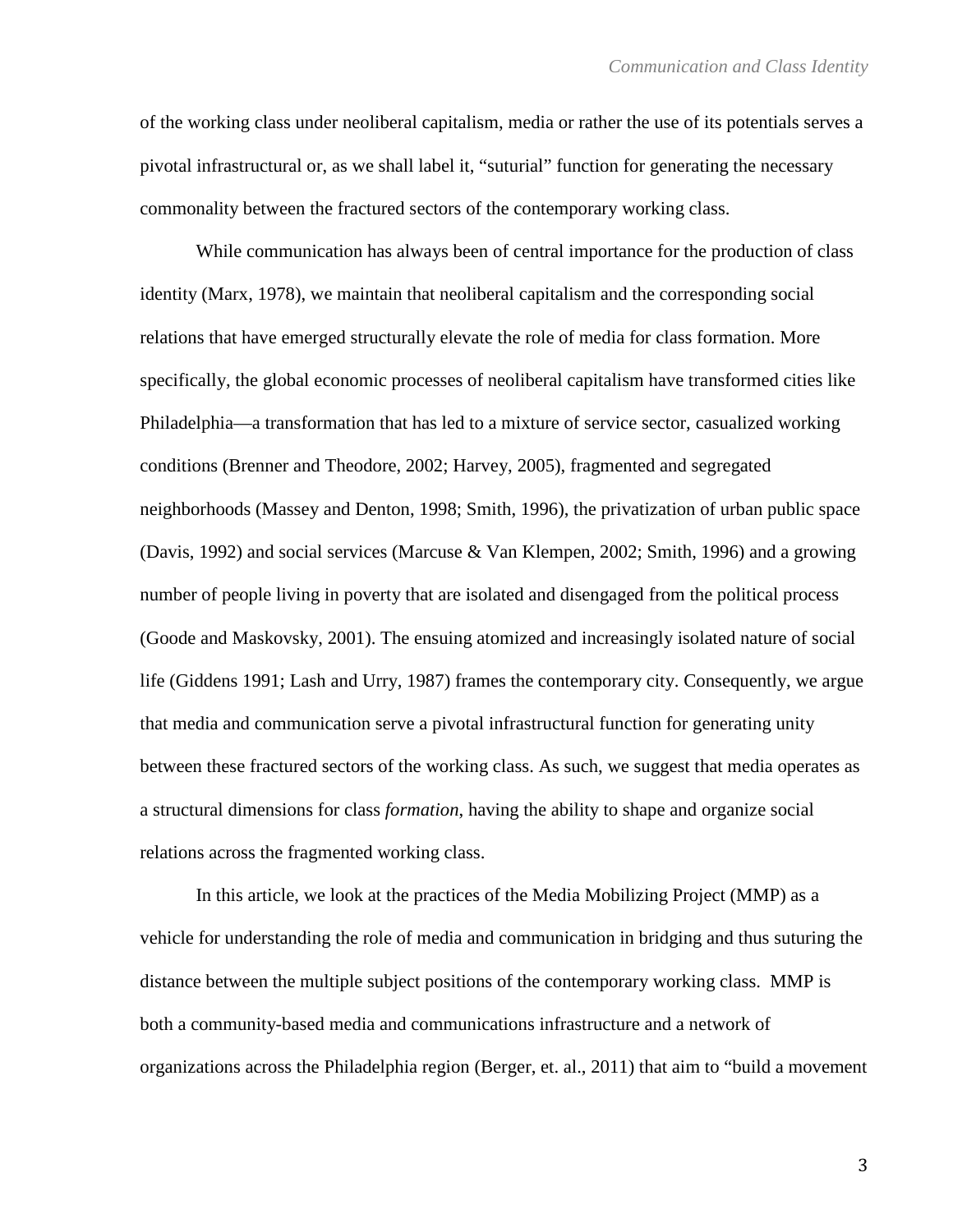to end poverty led by the poor and working class, united across color lines." The central tactic of the Media Mobilizing Project is to utilize media (radio, video, web) as the "nervous system" that conjoins and sutures people across the fragmented political topography of the region. At the heart of MMP's work is the aim of building the power of poor and working people, with the larger goal of creating transformative structural social change.

This article is based on ethnographic fieldwork, which happened from 2008 to 2011. The research entailed: document collection, participant observation and semi-structured interviews. Participant observation took place across a diverse array of MMP activities and domains including workshops, protests as well as the day-to day environment at MMP's office. Alongside participant observation the research included approximately twenty interviews across the broad membership of MMP. Interview subjects consisted of MMP cofounders, volunteers, and leaders from MMP member groups as well as workshop participants. Further, the research had an engaged aspect (Hale, 2008; Sanday, 1976), as Todd Wolfson is both a professor of media studies and a founding member of MMP. The author's engaged role was critical in getting a deeper more detailed understanding of MMP processes and practices, while this is balanced by the Peter Funke's more distanced relationship to MMP.

<span id="page-5-0"></span>Based on our research, we have developed an approach to class formation and the role of communication that we call *concentric practices*. These concentric practices provide us with a conceptual framework of how contemporary class formation is occurring through the use of media and communications in a neoliberalizing city such as Philadelphia. We see this complex of interrelated dynamics as illustrative of the process of thickening and converging that occurs across the atomized working class through the realization of media and communication potentials. This concept, while embedded in MMP practice, is not strategically outlined by the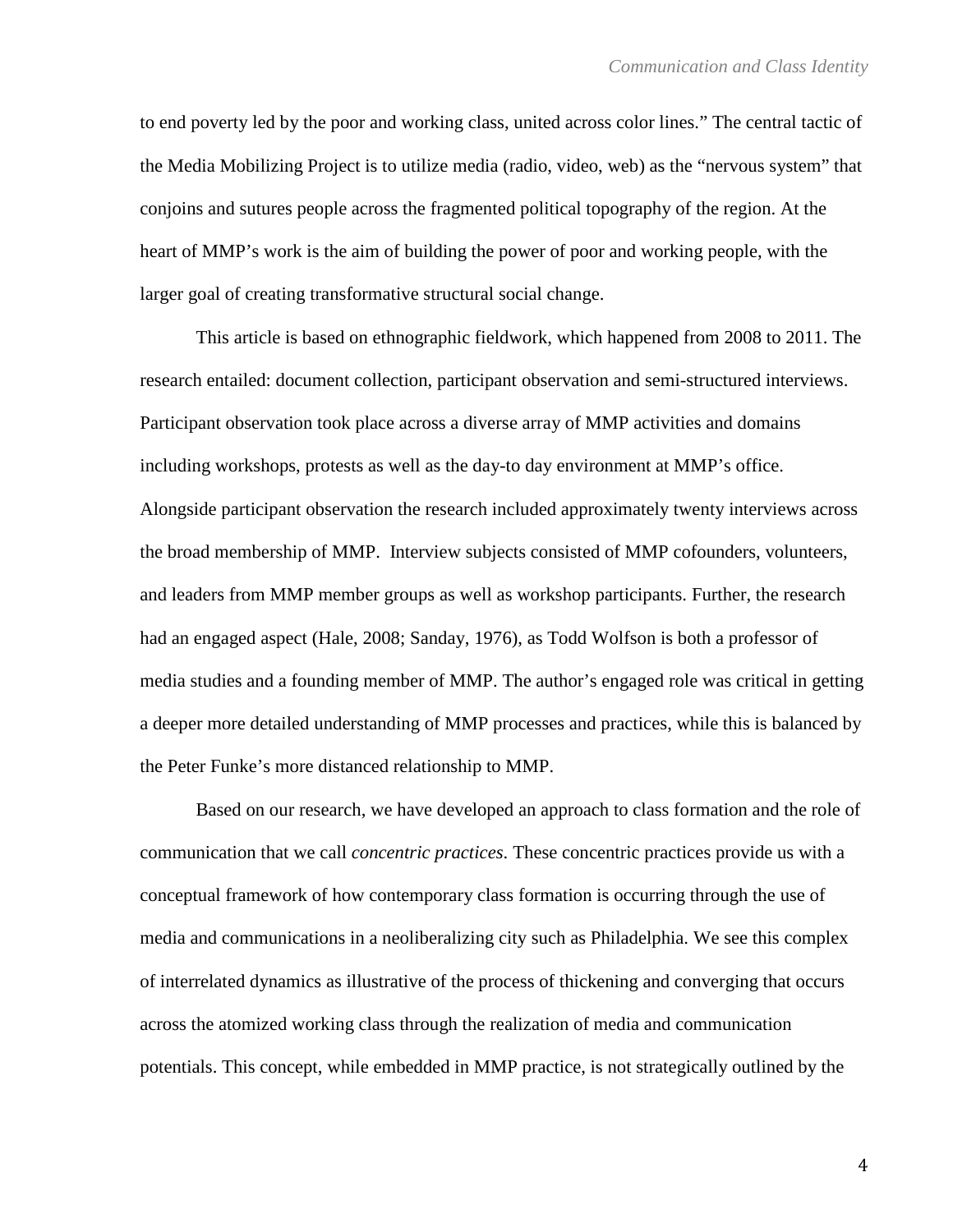organization, but it is something we have discerned through research.

MMP's concentric practices can heuristically be analyzed along three overlapping processes, which establish a "common" among the different fragments of the working class: *communicative spaces*, *narrative practices* and *shared struggles*. Simply and somewhat schematically put, *communicative spaces* lay the groundwork for bringing people together in the "same room," for starting to share experiences, for providing the necessary knowledge of the technical tools of our time as well as for generating the necessary analytic skills. *Narrative practices* then "channel" the beginnings of communality as well as the skills built through communicative spaces, framing and directing them to then lead into *shared struggles* based on the realization of a shared class identity. Together these concentric practices form the basis of our argument, that media and communication (from face-to-face and old mediums such as radio to internet-powered tools) emerge as a necessary infrastructural dimension for the process of realizing commonalities and generating class identity across the now physically and often cognitively isolated sectors of the neoliberal working class. Media not only allows for communication across the now increasingly dispersed working class sectors but communication and media, we hold, is becoming a constitutive and suturial dimension for generating collective identity. Class formation under neoliberal capitalism, we argue, thus increasingly relies on diverse communicative practices and various media tools, which are used by organizers to generate interconnections, convergences, and ultimately class consciousness.

In the following, we track the flow of stories and communicative practices, as they weave their way from cab drivers and urban high school students to health care and hotel workers. Our aim is to shed light on the ways MMP organizers use media practices to knit this diverse class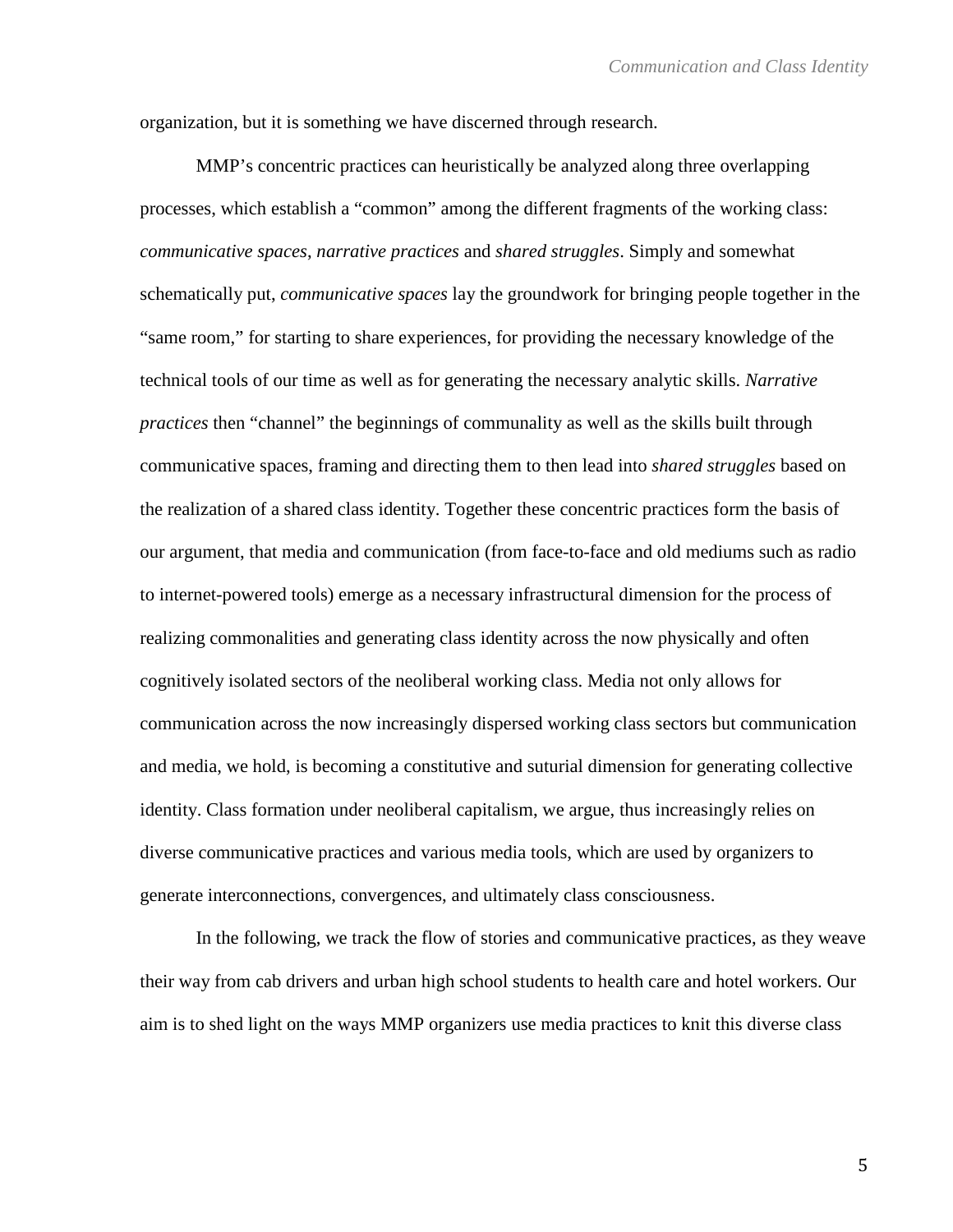into a shared tapestry, and as such we seek to begin conceptualizing the relationship between

concepts of social identity and communications in neoliberal capitalism.

**II**

# **Class Formation as a Structured Process**

In *The Poverty of Philosophy*, Karl Marx (1978) argued that class emerges within the context of objective socio-political structures but that it is within struggle that a class in itself becomes a class for itself:

Economic conditions had first transformed the mass of the people of the country into workers. The combination of capital has created for this mass a common situation, common interests. This mass is thus already a class as against capital, but not yet for itself. In the struggle… this mass becomes united, and constitutes itself as a class for itself. The interests it defends becomes class interests. (Marx, 1978: 218)

Marx argued that class is objectively determined under capitalism via the exploitative relationship between the proprietors of the means of production and those who own only their labor-power while at the same time stressing that class becomes subjectively defined through consciousness.

E.P. Thompson expands on this understanding. For Thompson, class emerges on the basis of the objective structures of capitalism. In order for this structurally generated "class in itself" to assert itself meaningfully, however, it needs structured processes of collective agency, which forge class identity and class-consciousness and thus generate the "class for itself." As Thompson writes in the preface of The Making of the English Working Class,"

[b]y class I understand a historical phenomenon, unifying a number of disparate and seemingly unconnected events, both in the raw material of experience and in consciousness. I emphasize that it is an *historical* phenomenon. I do not see class as a 'structure', nor even as a 'category', but as something, which in fact happens (and can be shown to have happened) in human relationships. (Thompson, 1966: 9)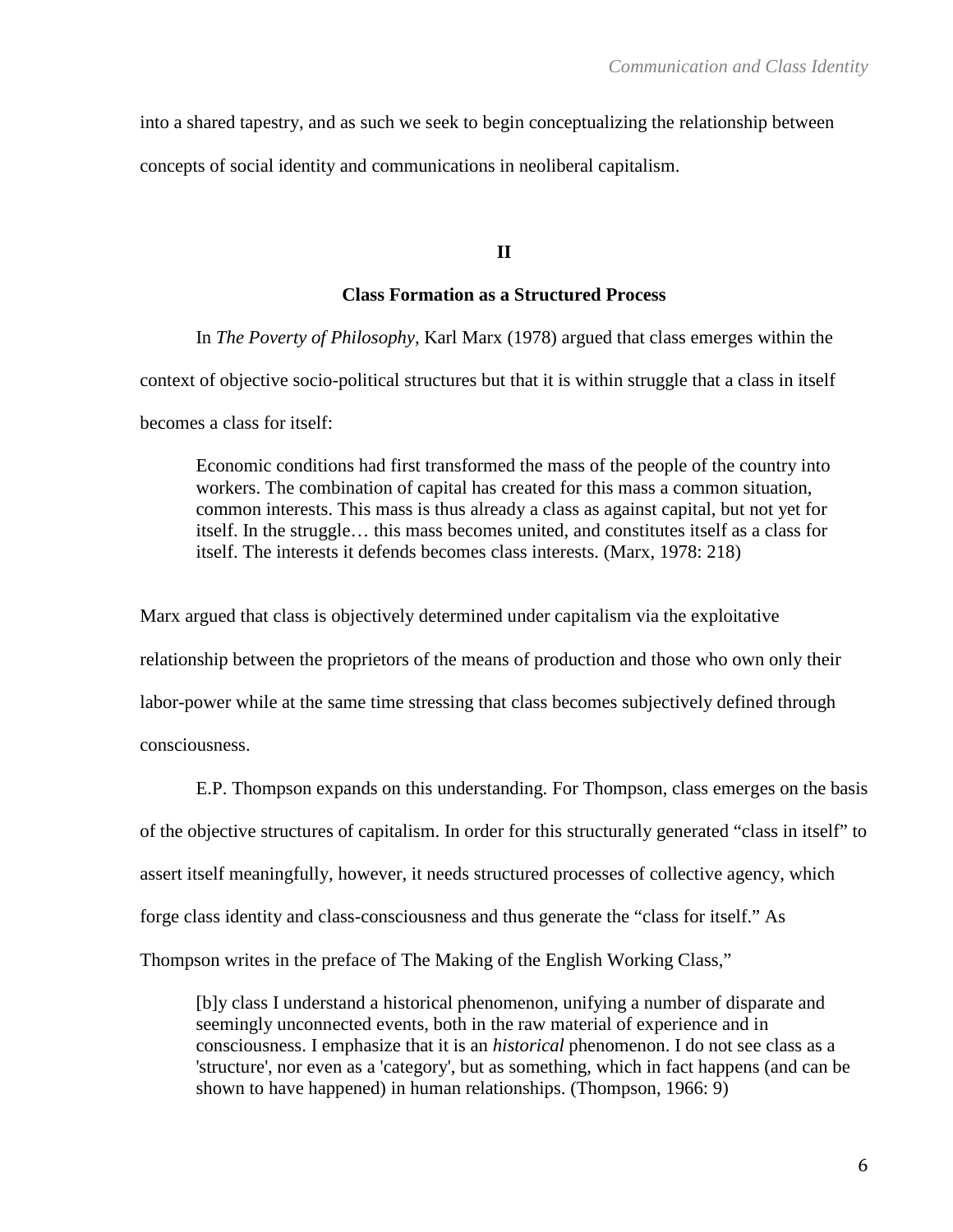In "The Poverty of Theory", Thompson is even more direct, stressing that

[c]lasses arise because men and women, in determinative productive relations, identify their antagonistic interests, and come to struggle, to think and to value in class ways: thus the process of class formation is a process of self-making, although under conditions which are 'given'. (Thompson, 1978: 106-107)

While Thompson's understanding of class has been critiqued (Anderson, 1980), Ellen Meiksins Wood summarizes the debate, capturing the strength of his perspective. She writes, "[w]here Thompson's critics see structures as against process, or structures that undergo process, Thompson sees structured processes." (1995: 79). Informed by Thompson's historical extension of Marx, this article recognizes class as something that happens through structured processes. By this we mean that while people's structurally determined objective conditions (today neoliberal capitalism) are key to creating a set of shared social circumstances (precarious working situations, debt, underperforming public schools, etc.), it is through a set of collectivizing processes that classes of people recognize these common conditions. Put differently, "class in itself" exists on the objective basis of the capitalist structures of production, whereas the same working class only becomes a "class for itself" through developments that include processes of self-making within these given structures (Lukacs, 1968 [1923]).

# Capitalism and Class in History

Our notion of class as something that develops through structured processes is based on an understanding of capitalism as a historical phenomenon (Boltanski and Chiapello, 2005; Mandel, 1978), and thus of capitalist societies as changing over time and space. Correspondingly, we see class in the twenty-first century as a transforming object characterized by the expanding sphere and changing nature of capitalist exploitation under a neoliberal ethos.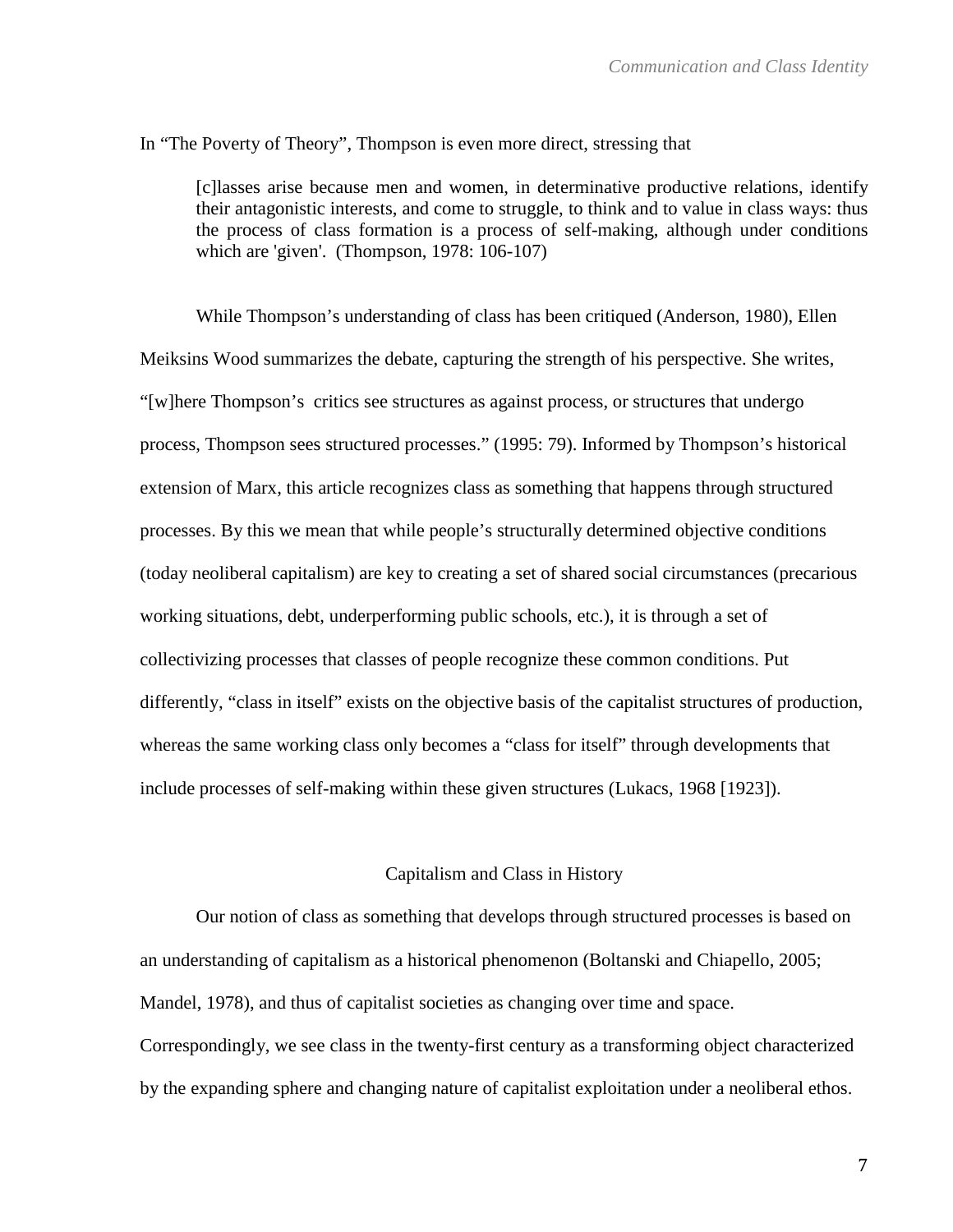In the industrial era, the generalized belief was that capital accumulation came from fixed investments and economies of scale. The logic of stable, fixed capital accumulation had social and political consequences as the working class tended to toil together in large factories, mines and docks, leading to a physical and cognitive/cultural proximity, which allowed workers to share experiences and build solidarity.

Across the last forty years however, the intensive and extensive growth of globalizing capitalism (Harvey, 1990, 2005; Robinson, 2004), has expanded and deepened the reach of capitalism's logic, forging a global division of labor while penetrating into what were once public sectors of society such as education and health care. These shifts towards neoliberal capitalism or what autonomists Mario Tronti and later Antonio Negri call the "social factory" (Negri, 1989) or the "global social factory" (Funke, 2010) have had material outcomes, changing the nature of the urban United States working class, from industrial workers, to largely service sector workers.

The similar life and working conditions of the industrial working class during Fordism stands in contrast to the arguably more diverse modalities of neoliberal class exploitation of, for instance, taxi drivers or janitors.<sup>[ii](#page-4-1)</sup> The neoliberal working class is thus both expanding as new parts of the population fall under the capitalist logic, as well as fragmenting, as the urban servicesector working class is more isolated than the industrial proletariat. Given their atomized and isolated societal positioning, the neoliberal working class faces a more challenging prospect of generating relations and thus a different and arguably more complex process of constructing class identity.

#### Class and Communication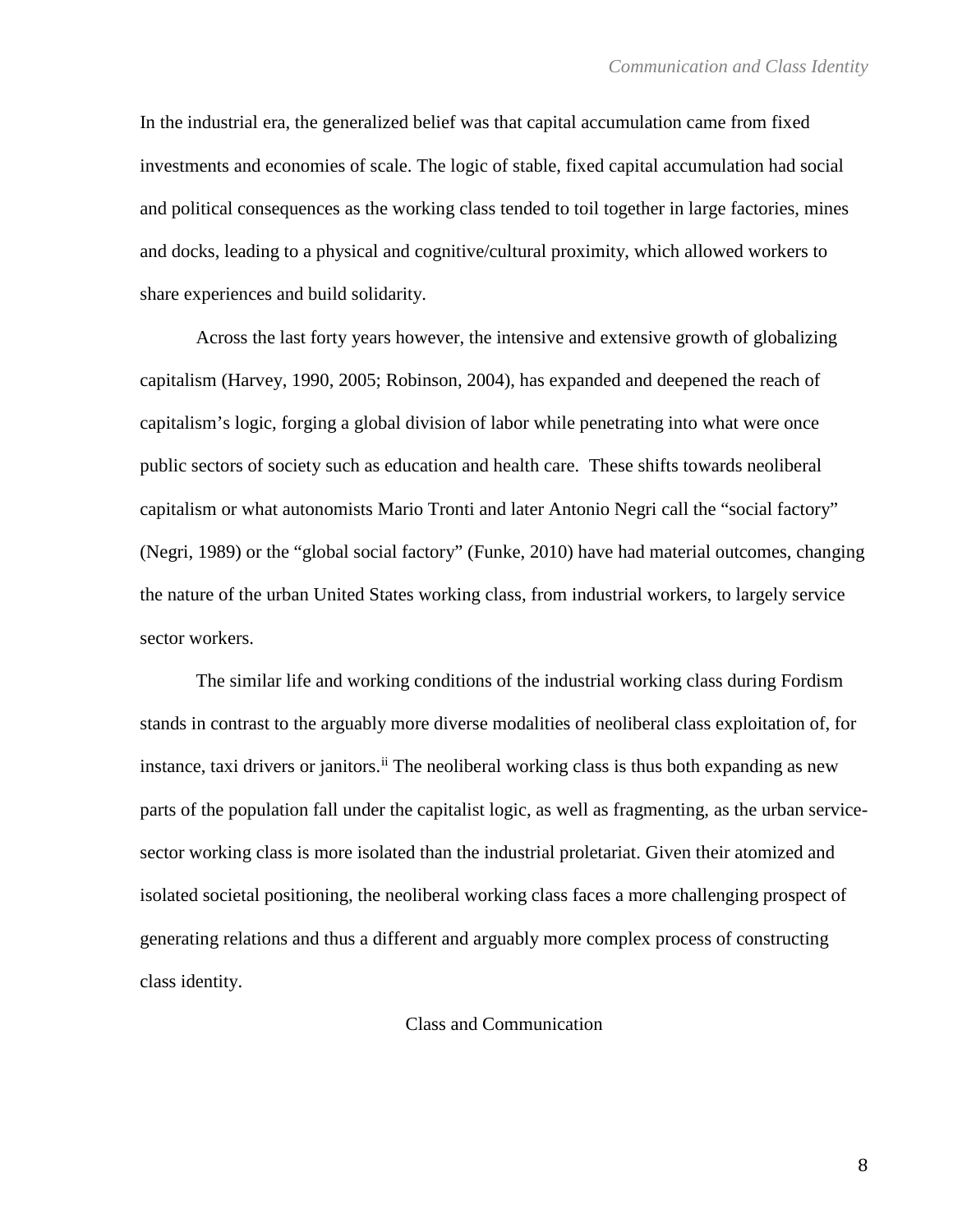Building on both our understanding of the process of class formation and the historical

nature of capitalism and capitalist relations, in this section we consider the role of

communications in class formation. Returning to Marx, in *The Eighteenth Brumaire of Louis* 

*Bonaparte,* he set out to use the French example to understand the difference in class unity

between the peasantry and proletariat. Marx noted:

The small peasants form a vast mass, the members of which live in similar conditions, but without entering into manifold relations with one another. Their mode of production isolates them from one another instead of bringing them into mutual intercourse. The isolation is increased by France's bad means of communication and by the poverty of the peasants. (1978: 124)

Following this Marx sets forth an often-overlooked axiom of class theory:

Insofar as there is merely a local interconnection among these small-holding peasants, and the identity of their interests begets no community, no national bond and no political organization among them, they do not form a class. They are consequently incapable of enforcing their class interest in their own name, whether through a parliament or through a convention. They cannot represent themselves, they must be represented. (1978: 124)

The significance of this statement, as Hardt and Negri recognize (2004), is that in Marx's

analysis it is the lack of an internal communications infrastructure and circuits of social

cooperation of the French peasantry, which hinder their ability to be a class and represent their

interests to the larger French community. In essence, the inability to communicate leads to an

inability to represent. This prompted Hardt and Negri to argue that lines of internal

communication are necessary for establishing political subjectivity and identity, arguing:

Communication in this sense, is the key to the political significance of the traditional division between city and country and the political prejudice for urban political actors...not so much idiocy but incommunicability defined rural life. The circuits of communication that gave the urban working class a great political advantage over the rural peasantry were also due to conditions of work. The industrial labor force, working in teams around a common machine, is defined by cooperation and communication, which allows it to become active and emerge as a political subject. (2004: 123)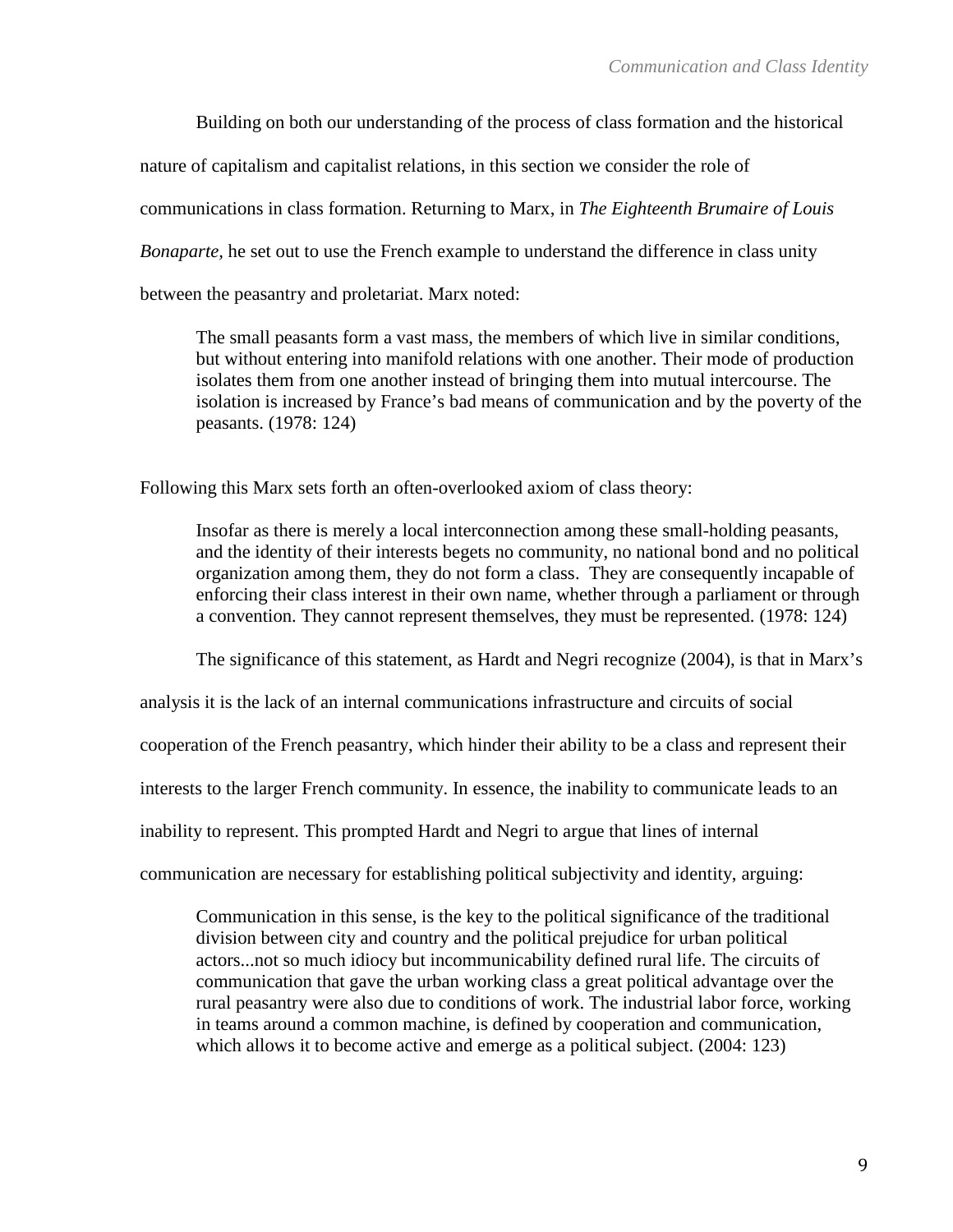Marx's statement and Hardt and Negri's interpretation, offer a vehicle for examining the role of communication in class formation. However, both Marx and Hardt and Negri do not offer concrete analysis for what this means in the practices of everyday life. Along these lines, we argue that old and new information and communication technologies are increasingly becoming infrastructural dimensions for class formation under neoliberal capitalism as the life and work experiences of the contemporary working class sectors are arguably more diverse. Thus, in order to bridge the manifest yet epiphenomenal differences in life and work experiences, we argue, necessitates communicative processes that run deeper and wider than might have been the case during Fordism: "deeper" in the sense of having to penetrate the surface expressions of the dissimilar living and working conditions of the contemporary working class sectors to bring forth the structural similarities between them; "wider" in the sense of having to expand, to interlink the dispersed sectors of the neoliberal working class, which is no longer converging at conveyer belts but inhabit life worlds that appear disconnected, working in cabs and hospitals or cleaning emptied office buildings early in the morning. We argue that media, including new media, emerges as a necessary dimension in addition to face-to-face interactions for the process of realizing commonalities and generating class identity across the now physically and cognitively isolated sectors and members of the working class.

The remainder of this article illustrates the suturial function of media by focusing on the Media Mobilizing Project. We argue that this sense of a shared identity develops through a series of media sutured and interlinked *concentric practices*, from building trust and a sense of the common through face-to-face encounters, to deconstructing the mass media's bias and creating alternative messages, to coming out together in shared struggle.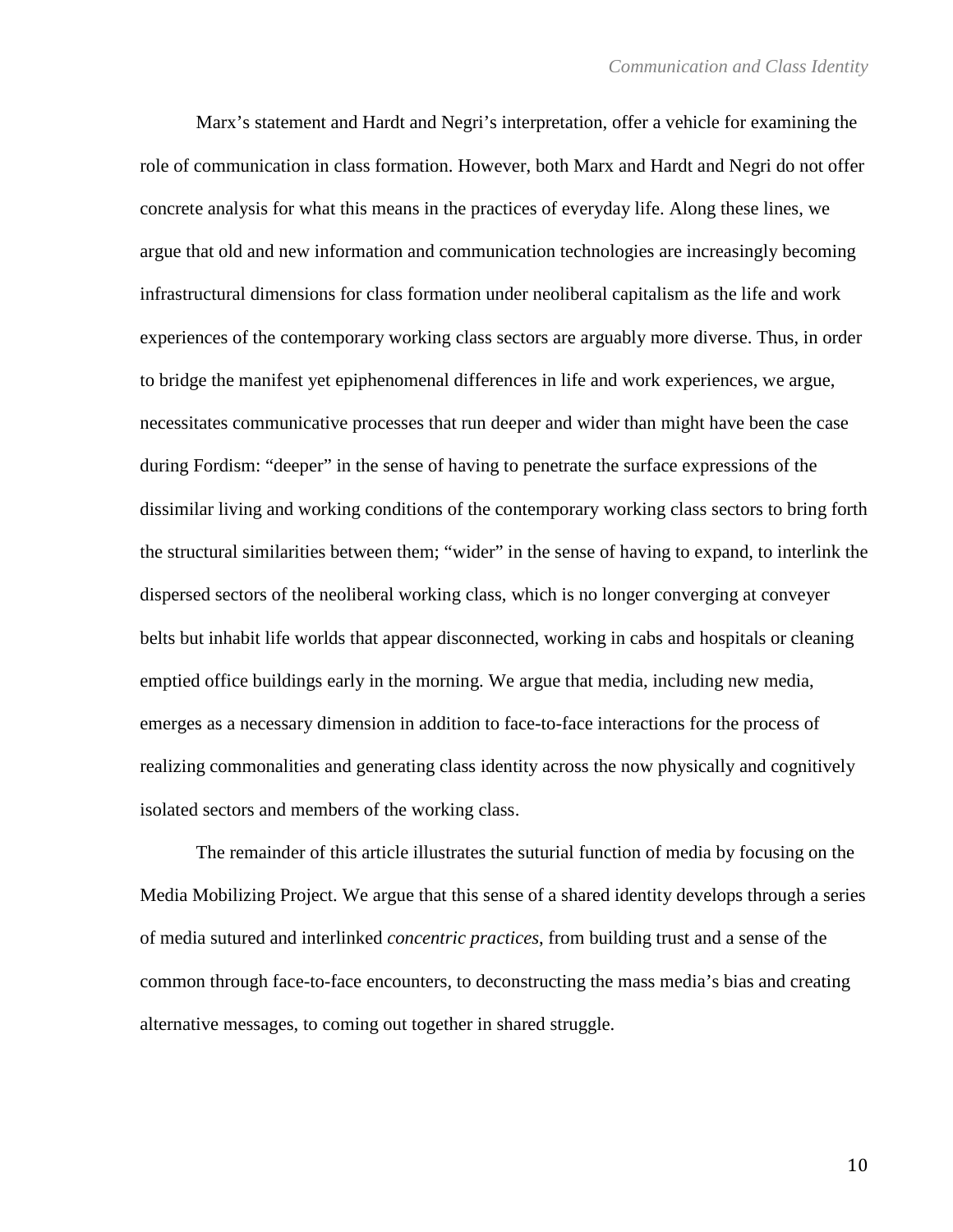**III**

#### **Concentric Practices: The Media Mobilizing Project and Media As Suture**

MMP was first established in 2005, as a project within the Philadelphia Independent Media Center, during a local campaign against Wal-Mart spearheaded by the local Philadelphia Jobs With Justice (JWJ). During the campaign, the eventual founders of MMP worked with JWJ to bring a participatory media aspect to the campaign. MMP held community journalism trainings with local union members and then brought people to a Wal-Mart to interview employees on issues of working conditions. These interviews became the basis of a series of short videos on Wal-Mart. The Wal-Mart campaign was successful, and building on the experience, six founders came together to establish MMP in a formal sense.

The founders of MMP have their roots in antipoverty and poor people's organizing (Baptist and Rehmann 2011) as well as in the participatory media making that surfaced most prominently through the indymedia movement (Kidd, 2003; Wolfson, 2011) since the World Trade Organization protests in Seattle in 1999. MMP seeks to merge these two dimensions in an effort to join class-based social movement building work with a focus on the role of media and communications in binding across points of struggles. To this end, MMP focuses on building the political power and emancipatory potential of poor and working class communities across the greater Philadelphia community. The specific aim of MMP has been to both create professional media as well as train people to tell their own story in an attempt to build a narrative about poor and working people that is both polished and comes from the voices of those in struggle.

With a focus on using media to organize and connect the often atomized and diverse poor and working-class groups and organizations, MMP sees itself as a corrective to some of the perceived problems of the indymedia movement (Wolfson, 2012). As one of the founders, Dave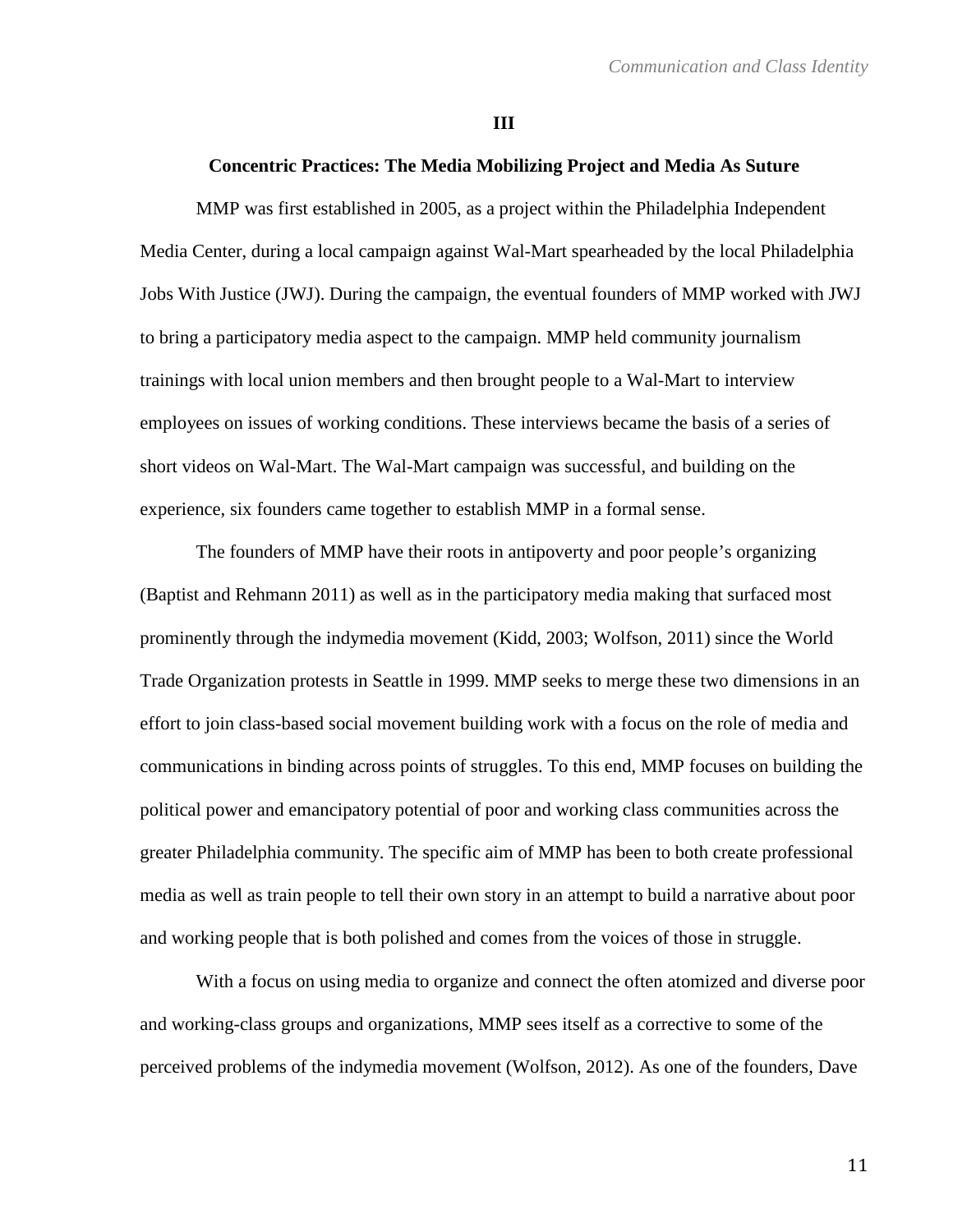Walker expressed, 'we wanted to distill the lessons of indymedia particularly in using media to connect struggles and divorce that from the inability of indymedia to build with poor and working class communities.' Along these lines, MMP uses the array of communication mediums as a central device for forging class-identity as we now turn to discuss.

MMP illustrates communication's structural dimension for class formation and provides a particular example of how media is used to suture class identity. MMP operates as a network of organizations for poor and working people that utilize media and communications as a "core strategy for building a movement to end poverty led by the poor and working class and united across color lines" (MMP, 2009). Specifically, through a host of old and new media platforms (radio, video, web) MMP works with different segments of Philadelphia's working class such as immigrants, urban youth, and low-wage workers. Through MMP we illustrate how media and communication has become a "suture," interweaving the diverse groups and galvanizing their class-based identity.

While we recognize the rather technical manner through which the term *suture* is employed in cinematic studies, to signify a series of shots and the correspondent interpellated audience/subject, we use the term to emphasize the process of constructing class identity through media. We understand the concept of "suturing" as an intervention both at the collective as well as the individual level. In the case of the former, media "stitches" the atomized sectors of the neoliberal working class into diverse formations and in case of the latter, media sutures by transforming "individuals into subjects" in Althusser's terms (1971: 174). Put simply, suturing works to create a common across the different subdivisions of the neoliberal working class from industrial workers to janitors and immigrant domestic workers—while also working at the more intimate level of galvanizing a collective identity amongst individuals. Building on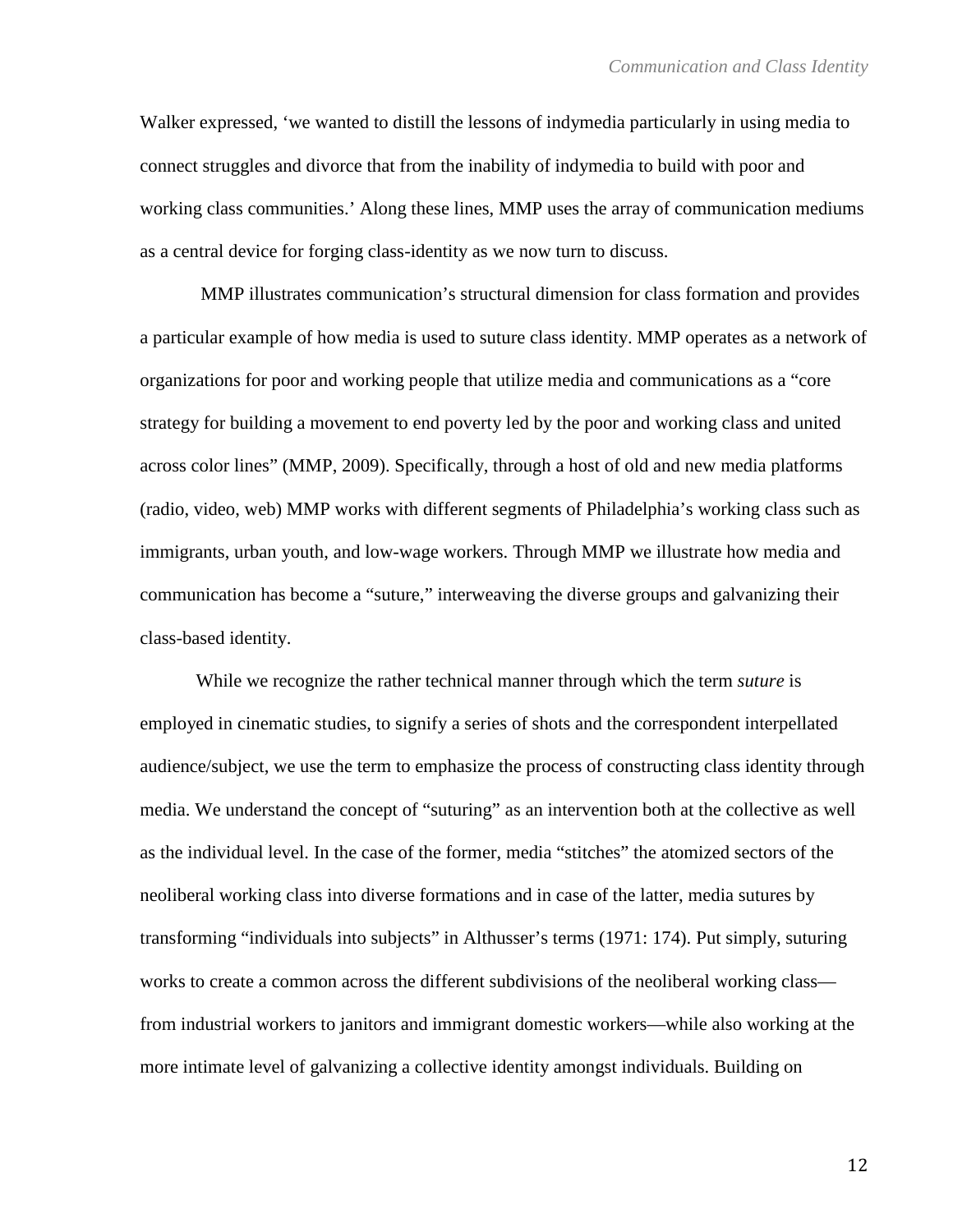Althusser, Stuart Hall focuses on suturing as a two-sided process or articulation that is better understood as a positioning than an essence (1994: 226). Informed by Althusser and Hall's understanding, we conceptualize suturing as a process of aligning, of solidifying the formation of class identity. We see suturing as working at the level of the individual, calling them into a class formation as well as functioning across the isolated sectors of the neoliberal working class, forging unity across different life and work experiences.

In the following, we focus on three practices. First we look at *communicative spaces,*  which are the face-to-face trainings, media screenings, community dinners and other collective moments where people are brought together in an effort to "build community." Second, we look at *narrative practices,* where MMP media makers aim to craft messages that place different points of resistance in a shared frame to build a common understanding of struggle, thus linking first generation South Asian cab drivers, to African-American urban youth, and working class white nurses. Third we look at *shared struggles*, which are the moments when different MMP organizations support one another in particular fights—from the right of cab drivers to unionize to the right of urban youth to a quality education.

These three suturing dimensions we conceptualize as *concentric practices* (see Figure 1 on page 15) with one including the other. As a heuristic device, the *communicative spaces* would then describe the shared center, a necessary part for the *narrative practices*. Both the *communicative spaces* and *narrative practices* would then be necessary (but not sufficient) to constitute and generate the practice of *shared struggles*. While the particularities of how media is employed to forge class identity (here concentric practices) is context specific, MMP provides us with a conceptual framework of how contemporary class formation is occurring through the use of media and communications in a neoliberalizing city such as Philadelphia.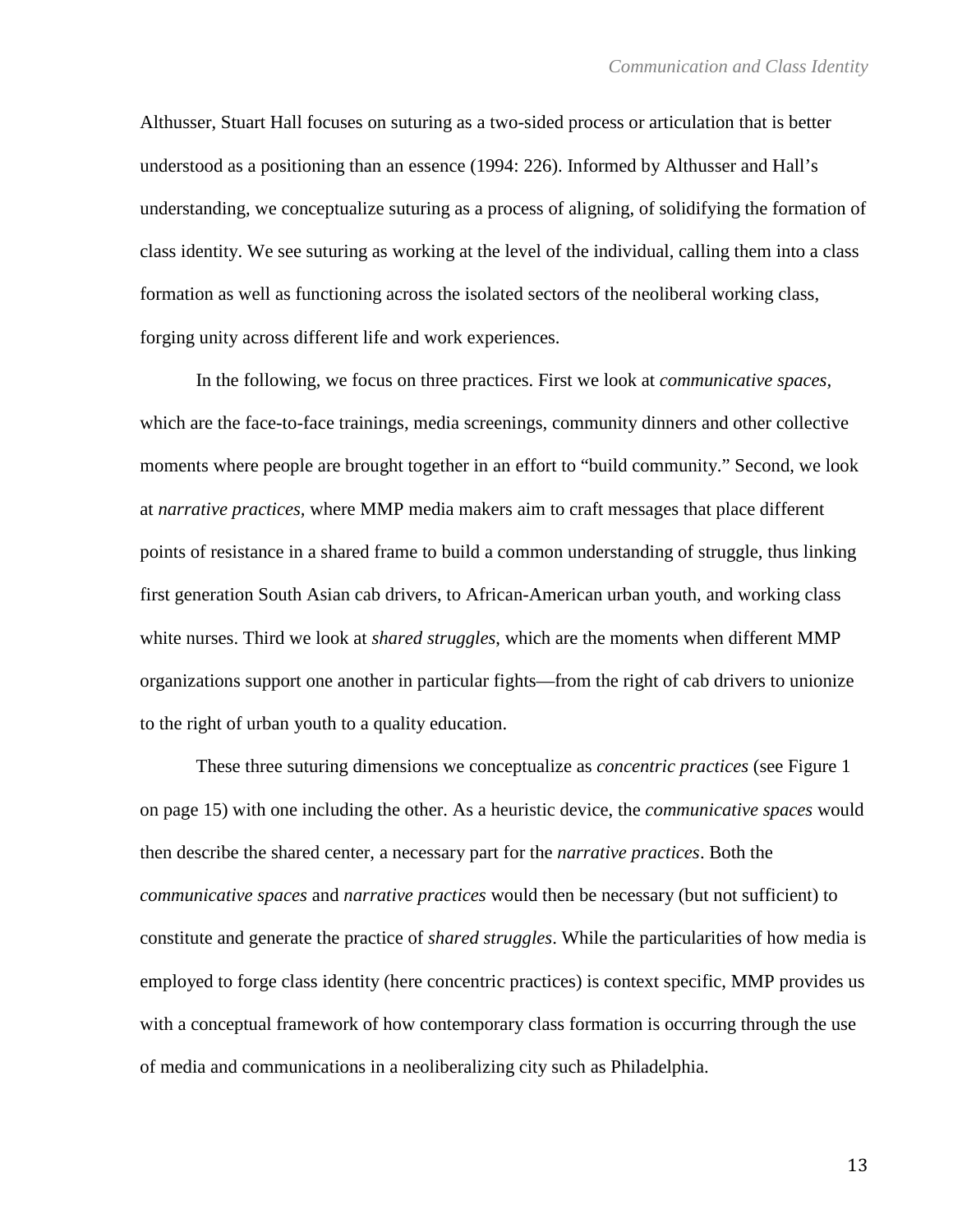

**Figure 1-This Diagram of** *Concentric Practices***, illustrates the process of class formation through media. [iii](#page-5-0)**

#### Communicative Spaces:

In the era of globalizing capitalism, "space between" is a key characteristic, which defines our autonomy and individuated experiences. This expanse of space, both physical and experiential, must be challenged if movements are to build shared identity through common experiences. MMP undertakes this work, through what we call *communicative spaces*, such as weekly political education studies, media and communications training programs, community building dinners, and media screenings. Utilizing these physical spaces to build trust and shared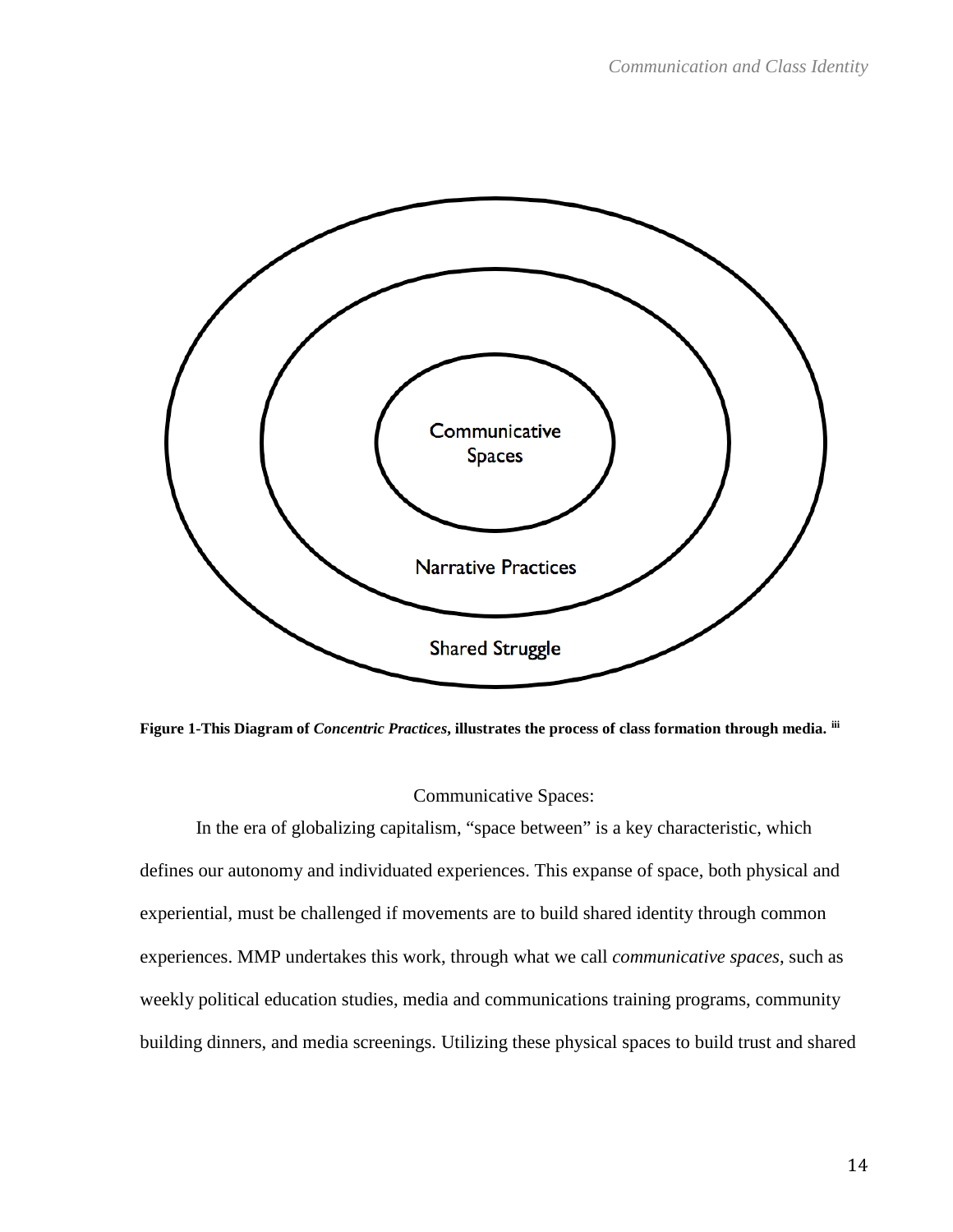identity is not unique to MMP as it is also a model upon which the World Social forum process (Funke, 2012) was built.

In the case of the Media Mobilizing Project (MMP), these *communicative spaces* are utilized as key moments where people who are differently situated come to see the "common" across their unique situations. The most prominent example is the Community Building Dinner (CBD), which MMP has held annually since 2006, for movement leaders across the region. In 2009, the dinner brought together approximately 150 people who represented a host of struggles, from urban youth and people fighting against displacement and gentrification to nurses, janitors, taxi drivers, restaurant workers, security guards, and sanitation workers among others

As Dana Harvey, one of the organizers of the dinner explains, "we are very intentional in how we plan the program and coordinate seating." Dana went on to detail that "the table seating is done to make sure people are sat with people they know, but also have the opportunity to meet and discuss their work and struggle with organizers from other sectors in the city." Dana then discussed a game they organized during the CBD where people answer practical questions about the work and organizing of other groups and individuals at the dinner, which gives attendants a chance to learn about different struggles. The point as she explained, was to "familiarize people with one another but also show how are experiences and fights are connected."

Each year the CBD also consists of a talk from a leader in the community and the screening of an MMP montage, a 10-minute video that details some of the important organizing work that has taken place in the previous year. In 2009, Cathy Scott, president of a Philadelphia municipal union, A.F.S.C.M.E District Council 47, spoke. Scott explained that it was likely that municipal workers would go on strike in the coming year, and it was important for Philadelphians to join and support public workers. Following her talk, the annually produced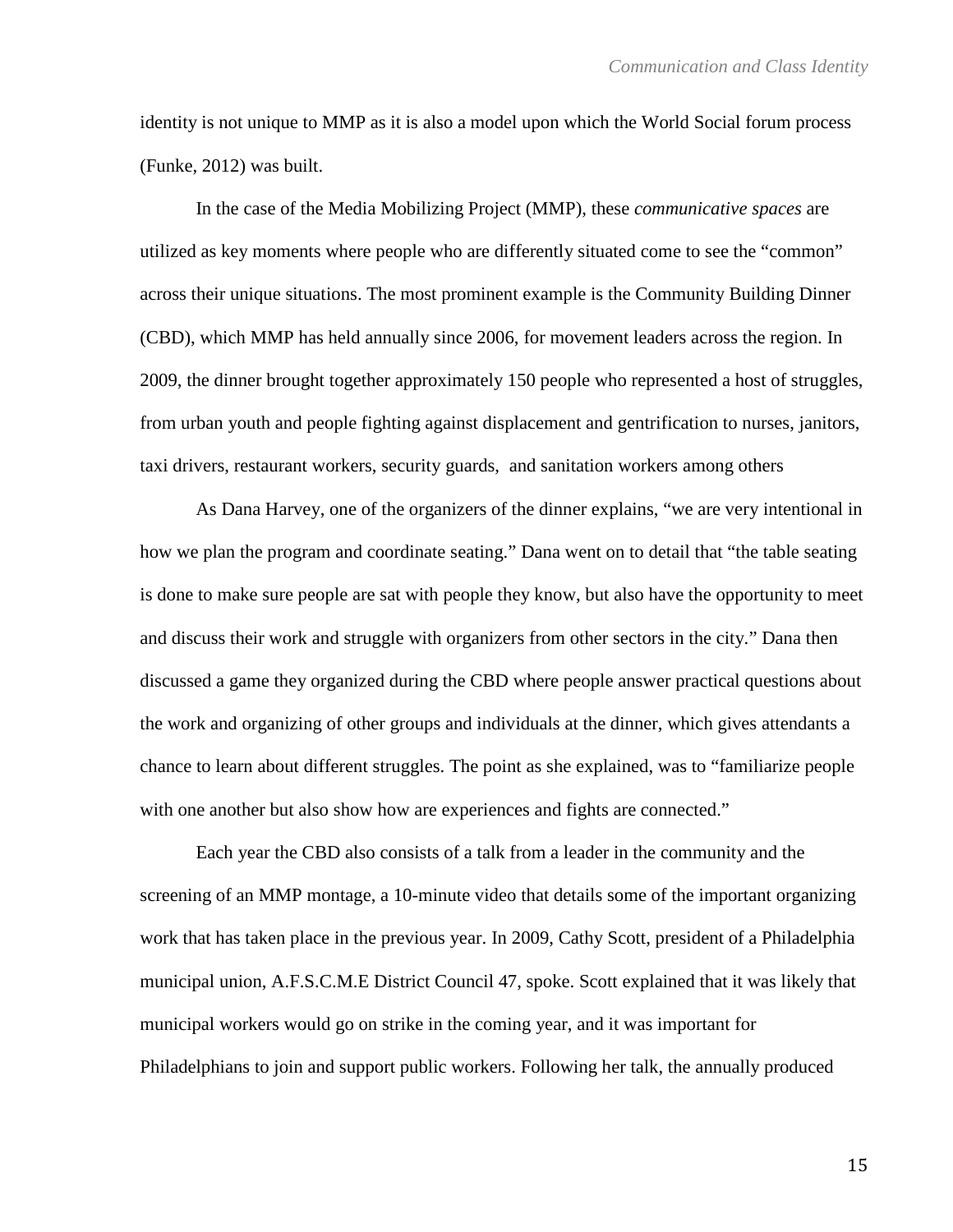montage of MMP's work and struggles of the past year was screened. One of the creators of the montage, Tina George explained that the aim of the video was to create a theme that places different points of struggle side-by-side, capturing the character of struggle in a particular year.

The 2009 montage, which was purposefully translated into Spanish to reach immigrant workers, opened by focusing on the sweeping economic crisis, and its impact on the people of the region. Then, as if taking a cue from Thompson's precept—"class happens when some men… articulate the identity of their interests as between themselves, and as against other men whose interests are different from (and usually opposed) theirs,"— the video focuses on a shared enemy. Against the backdrop of familiar points of resistance across the city, from gentrifying neighborhoods to sites of recent workers' struggles, the narrator of the video intones:

We are up against forces that know clearly amongst themselves, that they shared a common agenda and a common vision… we are up against forces that are sophisticated and act upon our lives in a coordinated fashion… this is how they are able to maintain the control, the influence and the hold on the status quo under which half of our city suffers. (MMP, 2009)

The aim of the montage was to show that there is a shared "adversary" while detailing the multiple points of struggle and common experiences that link people together—from transit workers, immigrants and youth to cab drivers and anti-casino organizers. After the montage aired, one of the hosts got on stage and called out the names of every organization represented at the dinner and then exclaimed, "We are as organized as they are!"

What becomes clear in an analysis of the CBD is that the aim of the organizers is to create physical spaces where people come together and learn about one another's struggles so they can build trust and find their "common." This tactic is consistent across all of MMP's work. As MMP organizer, Mark Williams explains, "while we see new technologies as key, we first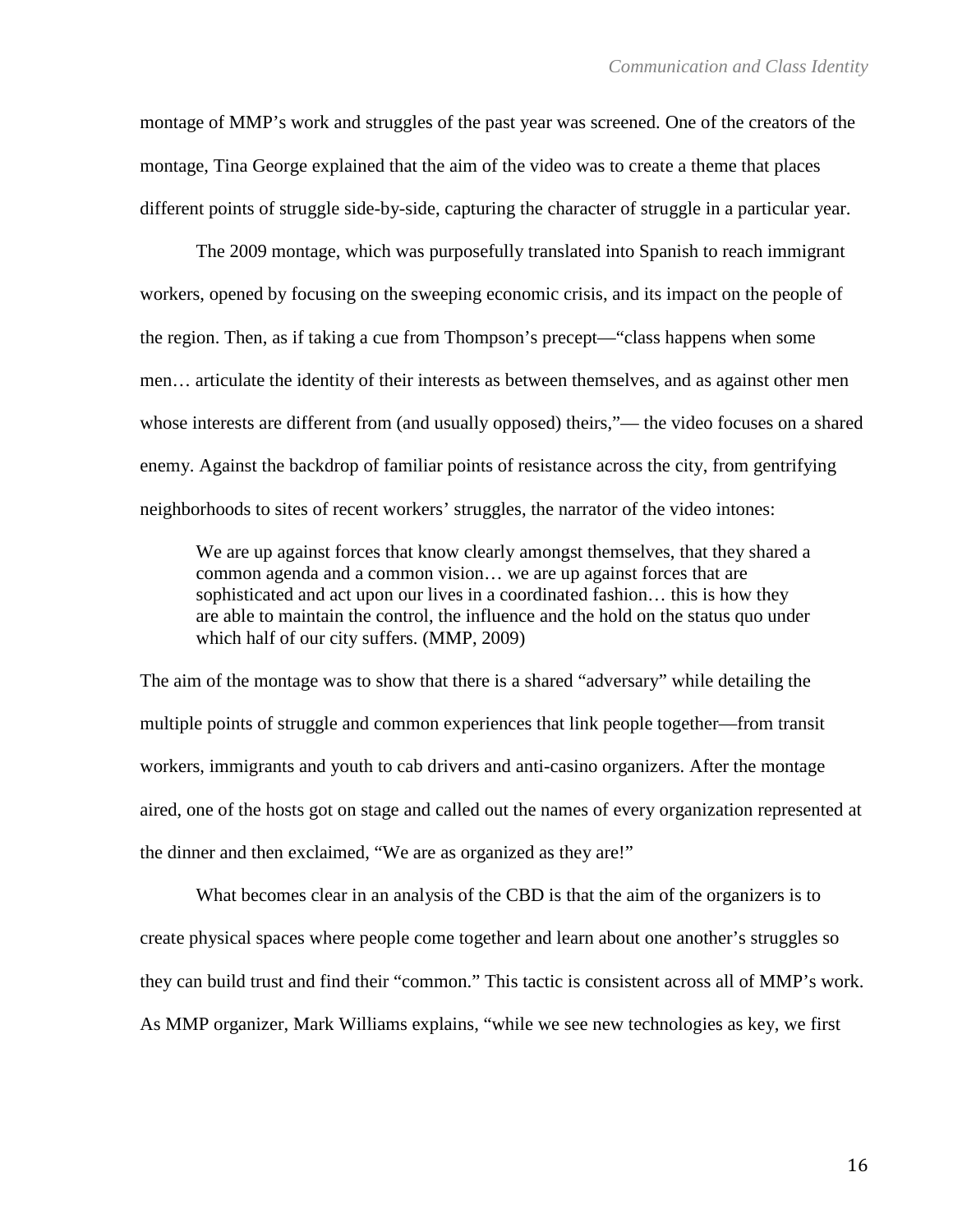want people to see and know one another and build a sense of understanding and trust, which of course develops over time."

Another example of *communicative spaces* is demonstrated through MMP's video training program: Our City Our Voices (OCOV). OCOV was a joint project between MMP and *Juntos*, a local community organization dedicated to the rights of Spanish-speaking immigrants. The idea for OCOV developed during the national protests for immigrant rights in 2006. Members of MMP and Juntos recognized a lack of immigrant voices in the debate around immigration reform and they saw immigrants as isolated from other sectors of the working class. In response, the aim of OCOV was two-fold. First, train immigrants and other low-wage workers in basic journalism and video production. Second, use the City's new municipal wireless broadband network as a central backbone for sharing these stories, in an effort to challenge the dominant discourse. The two groups also wanted to bring Spanish-speaking immigrants into contact with other immigrant communities as well as low-wage workers.

Supported by a grant from the Knight Foundation, OCOV's worker-based video production classes, were eight weeks long. The workshop was structured in two parts. During the first section, students were trained in video and web skills as well as basic journalism and media literacy. In the second section the students went out and made videos about issues they were facing as immigrants and low-wage workers. The workshop and its products exemplify the strategic use of media for class formation. The students were selected from groups and communities that MMP targeted as important elements of a bigger movement.

In the case of OCOV this strategy was successful as the videos have been instrumental in forging tighter connections among MMP networked groups, revealing the similarities between their struggles and prompting the further generating of cooperation and convergence. As one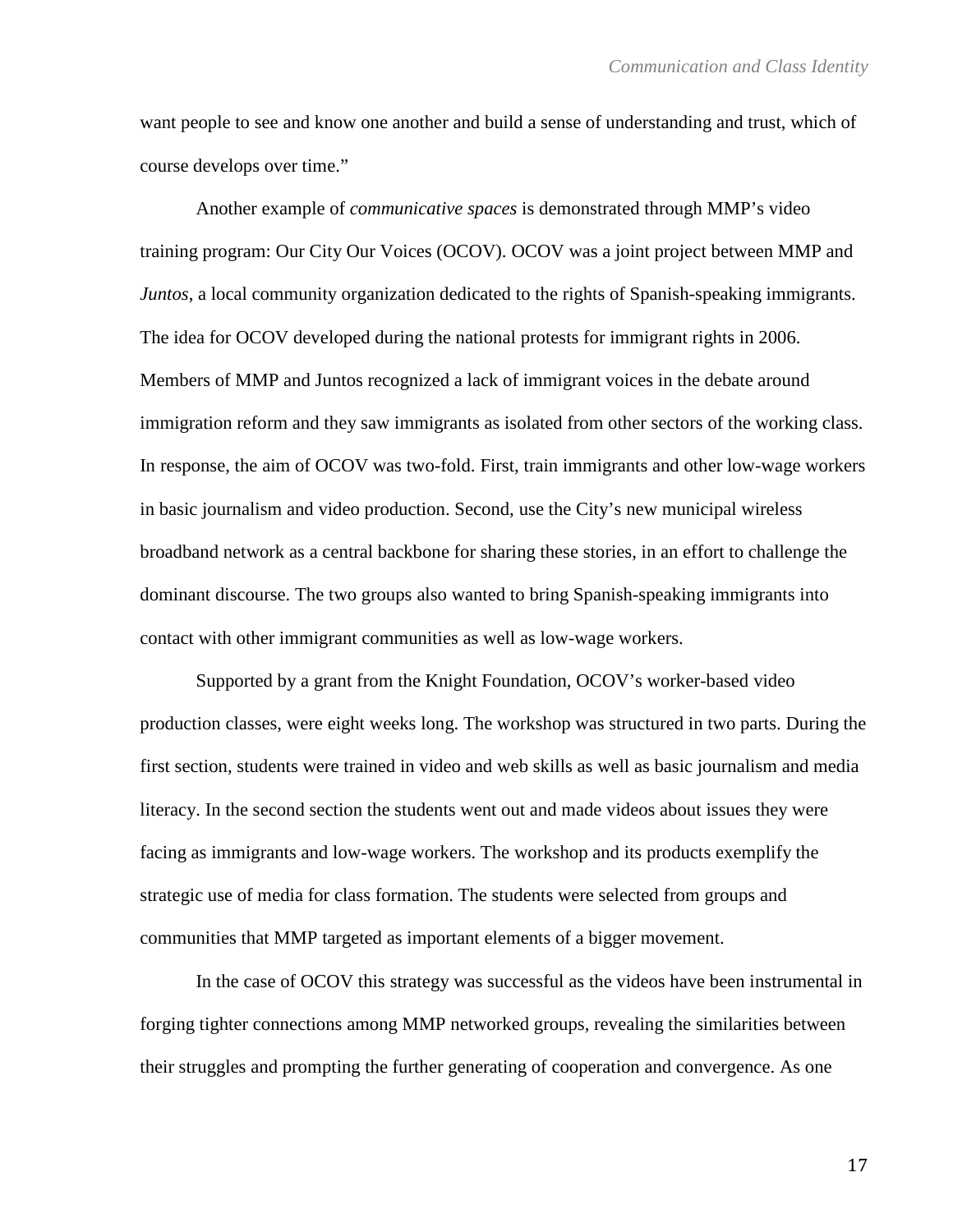student, Nawala Uusiku, a West African immigrant and organizer with UNITE HERE, pointed out, through this class "we kind of developed this sense of community…. We are from different organizations but we became this community."

In the case of OCOV, the development of a shared community did not come without struggle. During OCOV, conflict emerged between MMP and Juntos on the best structure for the class. The disagreement centered on participants in the class. One of the Juntos trainers believed that the course should exclusively focus on immigrants and not American-born participants, because there are few opportunities for immigrants to learn media skills. MMP organizers on the other hand, felt it was important to create a mixed environment, bringing in other low-income students from service-sector unions, SEIU and UNITE-HERE, in order to break isolation between immigrants and other workers. Ultimately the class was integrated, and the students, regardless of citizenship status, built a strong and meaningful learning community. That said the divergence over who should be allowed in the class marks the boundary MMP aims to bridge, and therefore conflict is something that is constantly managed.

The MMP point people for OCOV were Perchik and Dara. Dara, a native from the greater Philadelphia area, has a background in media studies. Originally from San Francisco, Perchik moved to Philadelphia about five years ago. She has a degree in film from the University of California at Santa Cruz and taught video classes for several years in Austin, Texas.

During the day, students in OCOV were taught media skills while discussing the problems with mainstream media. As part of this process the instructors addressed the need for net neutrality and municipal wireless systems to close the digital divide, and learners made videos detailing gentrification and problems in Brewerytown, the North Philadelphia neighborhood where the class was held. In this sense, a class on video production became a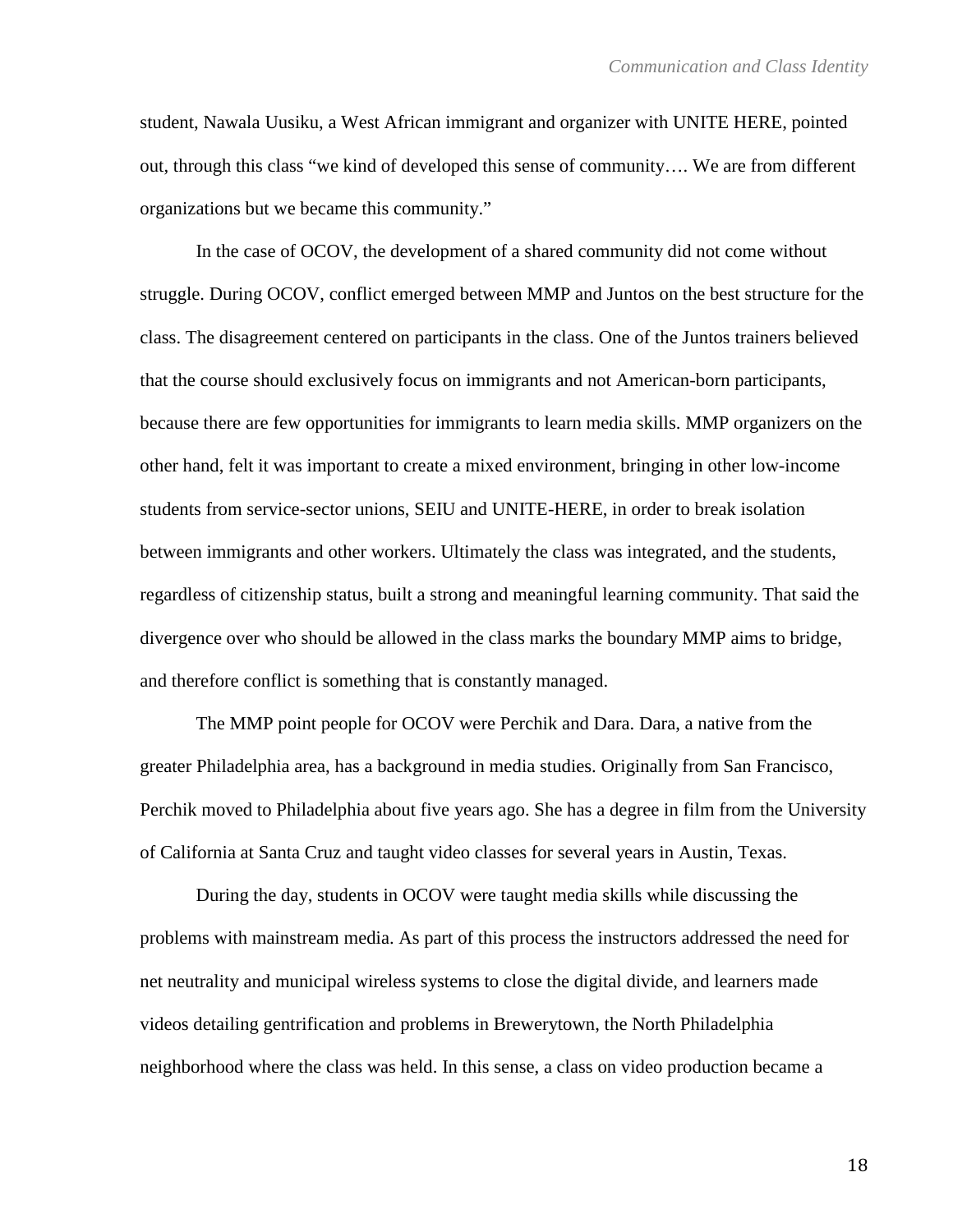space for connecting media reform issues to peoples' lives as well as to broader urban challenges

of impoverished neighborhoods and the politics of gentrification.

Much like the Community Building Dinner, the off-line relationship building in OCOV

was crucial for cross-group networking. As Perchik explained:

[E]ven these classes and workshops were working within that framework of allowing people to have the space and access to tell their own stories but also to be able to then later plug in to MMP and cover events, their own events or other people in other networks, to build alliances with each other's struggles, which was amazing to actually see happening cause I have been working with MMP for a long time and have been hearing about connections of various networks and building this giant movement and its really hard to sometimes see that and that big vision. But it was amazing because even when we were working with PSU [Philadelphia Student Union] specifically we were going covering the taxi cab workers' events and UNITE HERE and other union events, watching how everyone was actually showing up to each others work and really participating. … I felt like it even heightened the importance of these skills and see that people can provide that for one another in their various struggles and also in their own.

OCOV's success led organizers to design a strategy for more continuous cross-group fertilization

and self-empowerment. As such, in the fall of 2008, OCOV initiated "master classes" for those

that went through the initial training cycle. As Dara explains:

The idea is to sort of form a group of people that then can be active, out filming events and documenting meetings or issues that are coming up in a timely way and sort of turning them around on the blog in a fashion that is a fast production model. … [The goal is to] train people that then can become autonomous kind of working units. So the master class would be like the meeting point for all of those people in a regular way but in between that there would be sense that these are the activities that are going on this week or this month and who is available to cover this.

MMP's video training program "Our City Our Voices" and MMP's annual community dinner illustrate the use of what we call *communicative spaces* as a core practice of seeking to form class identity on the basis of the various groups' analogous relation to neoliberal capitalism. In these communicative spaces the different MMP affiliated working class segments congregate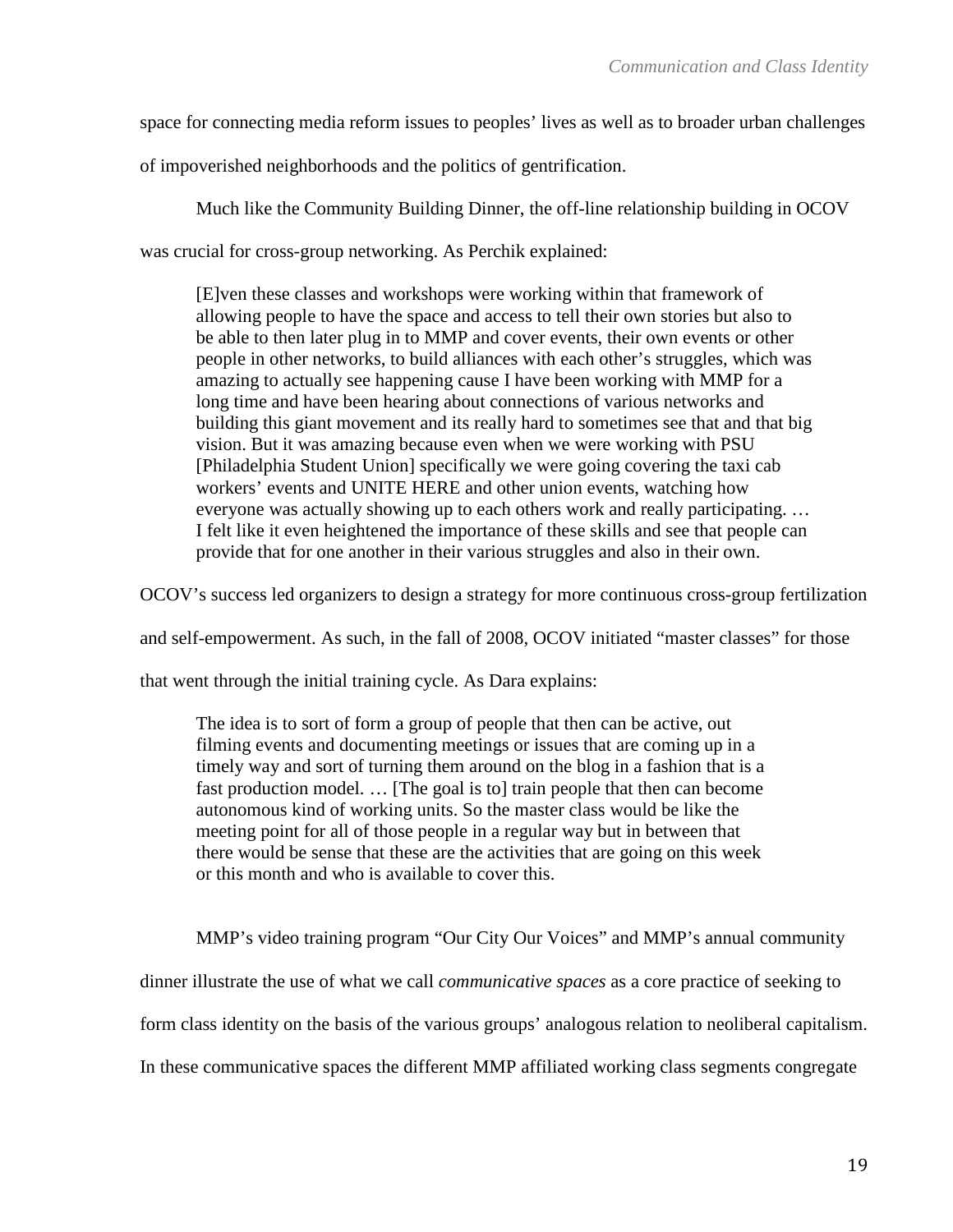and start to forge a common that transverses their unique life and working situations. The critical aspect that emerged through these shared spaces was the process of creating trust amongst fragmented communities as well as a shared understanding of the socio-economic conditions poor and working people face, a task that overlaps with *narrative practices* to which we now turn.

## Narrative Practices:

The example of Our City Our Voices reaches into the *narrative practices* part of the concentric practices model, as it illustrates the use of media and communication to forge class identity. The community dinner as well as OCOV enable communicative spaces by providing venues for face-to-face trainings, media screenings, and other collective moments people are brought together in an effort to "build community." OCOV also exemplifies MMP's attempts to craft messages that place different segments of the neoliberal working class in a shared frame to build a common understanding of struggles. As such, OCOV as a narrative practice channels the emerging notion of communality through framing and directing.

MMP's Labor Justice Radio (LJR) provides another insightful illustration of how MMP engages in narrative practices to forge a class identity across the fragmented urban working class. LJR airs on West Philadelphia's community radio station WPEB 88.1FM. It has aired since September 5, 2008, as a monthly hour-long radio program that "advocates justice for all working people" [\(http://www.podomatic.com/profile/laborjusticeradio\)](http://www.podomatic.com/profile/laborjusticeradio). It is the first radio show in the city that is "collaboratively produced by workers and labor leaders from across the taxi, service and commercial industries" [\(http://www.phillyimc.org/en/node/73672\)](http://www.phillyimc.org/en/node/73672). The show focuses on local issues around workers' justice. There are typically four stories of five-minute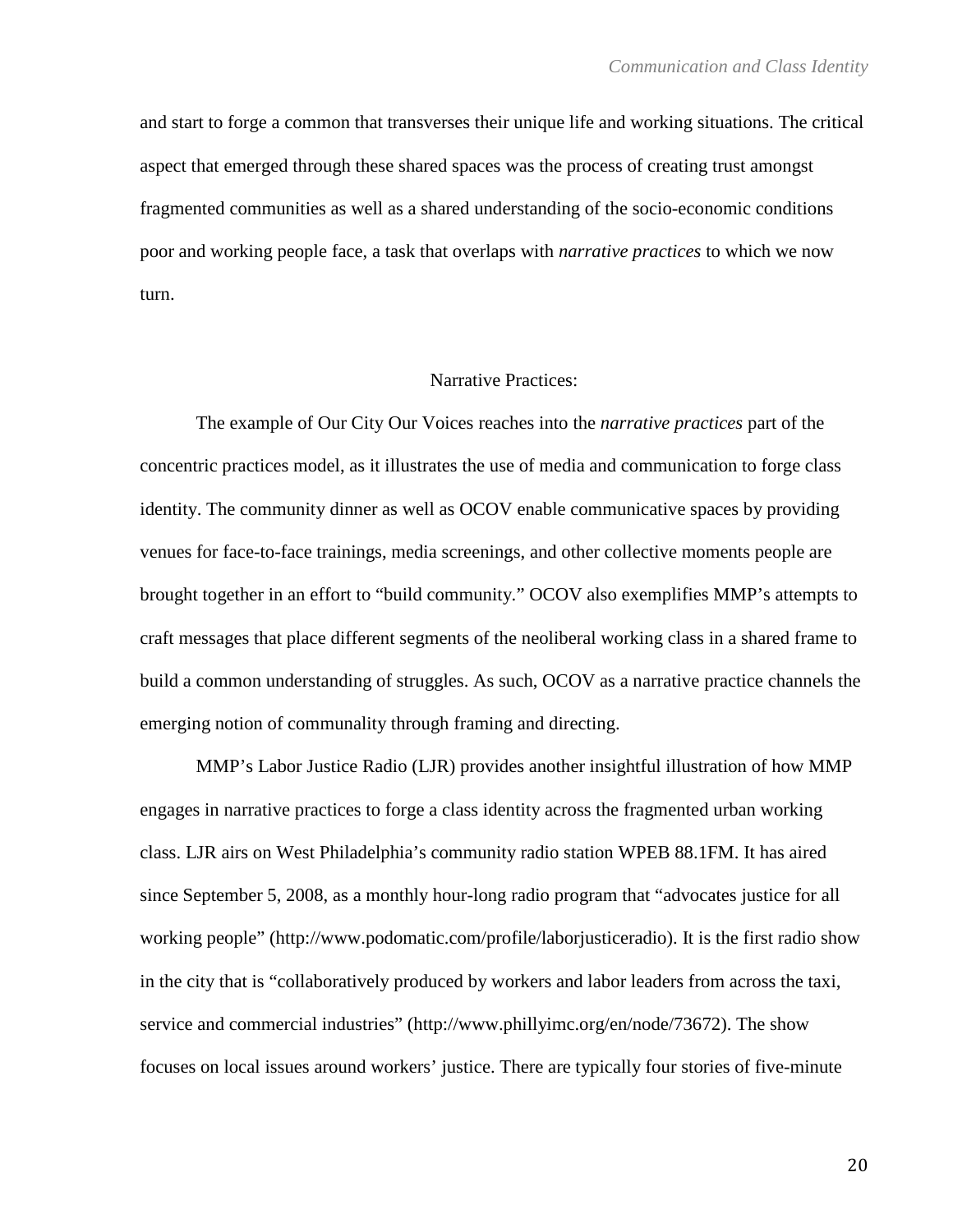length, per show, as well as discussion and music segments. The first show, for instance, included segments on UNITE HERE's boycott of Embassy Suites, recent immigration raids that targeted members of SEIU 32BJ, and two pieces on taxi workers: one about the creation of the Unified Taxis Workers Alliance of PA, and the other about efforts to win workers' compensation for injured taxi drivers. Labor Justice Radio provides a space for poor and working class people from MMP's different groups to work together, to build deeper relationships, and thus to foster an ever tighter network.

Building the critical analytic skills of people in MMP and its affiliated groups is essential to this process. As Sarah McKay who leads the radio trainings and is the coordinator of all MMP radio programs put it in an interview with us, the trainings are designed to help people produce stories that either support a group's organizing or assists the listener "make some connection that they didn't have before." However, the connections are not only generated through the final product and thus online – or in this case on air. The process of putting the shows together as McKay points out, fosters "a shared class identity" among the groups involved. Much more than the radio program itself, which currently can only be heard in West Philadelphia, McKay sees media and communication as tools for "carving out more and more space" for poor and working people.

Reflecting on the class afterward, McKay notes that most of the participants came in "very focused on their own union and kind of putting forward the things that they were working on specifically." She saw one key role of the training to help participants see the similarities across their different groups and campaigns.

[W]hat we tried to do was to create a show that was focused on issues that really affected workers but also just working people across the city and poor people across the city. So some of the original curriculum was people going and doing interviews or stories about another group besides their own so that people would start [to] see those connections and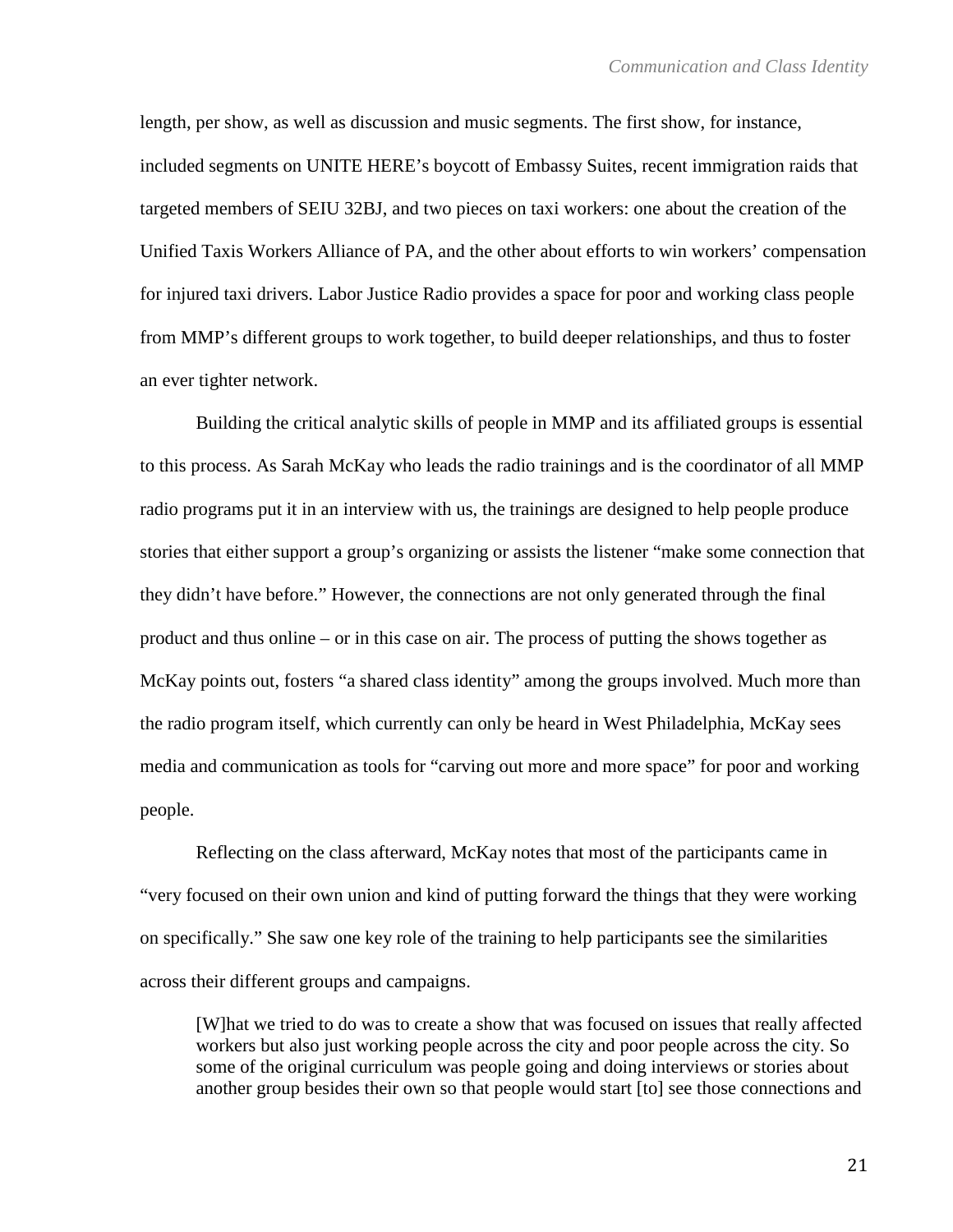than having conversations about the ways that even though there were differences in the way the mainstream media covered drivers versus, like, janitors that that no one was really getting their story told and no one was getting, like, a fair shake by the media at all. So people started to kind of build an idea for a show that was more than just these collective unions. There is definitely still a strong focus on labor but we also try to talk about the budget cuts, the casino that is proposed to come in, housing, sometimes education, sometimes we pull from the student unions radio show and share content. So, I think we are working towards something that is bigger.

Members involved with producing LJR share this view. For example, Al Robinson, a 28-year veteran shop steward and union organizer for SEIU 32BJ, pointed out that the radio show

[A]llows us to blend and coexist a network with other people even though they have different issues like there are people in the clothing industry, people in the commercial industries, people in the residential industries, and now I find myself more involved with these people all the time because now we are networking and share information and finding out that we fight the same people all the time, just at different times. So our strategies become more stronger in dealing with these people and plus when they see us coming as an umbrella they give us a little more respect or listen to us a little better.

MMP's Labor Justice Radio (LJR) illustrates the *narrative practices* circle of what we

call MMP's model of concentric practices. On the basis of the communicative spaces, narrative practices seek to create messages and frames, stories and understandings to suture a class identity across MMP's constitutive groups. The critical outcome of communicative spaces and narrative practices is a shared understanding of the common conditions poor and working people face, which is the basis for engaging in shared struggles.

# Shared Struggles

The outer ring of our concentric practices model to generate a "common" amongst the different segments of the contemporary working class are *shared struggles*. These are moments when through the MMP network, different member organizations support one another in particular fights—from the right of cab drivers to unionize to the right of urban youth to a quality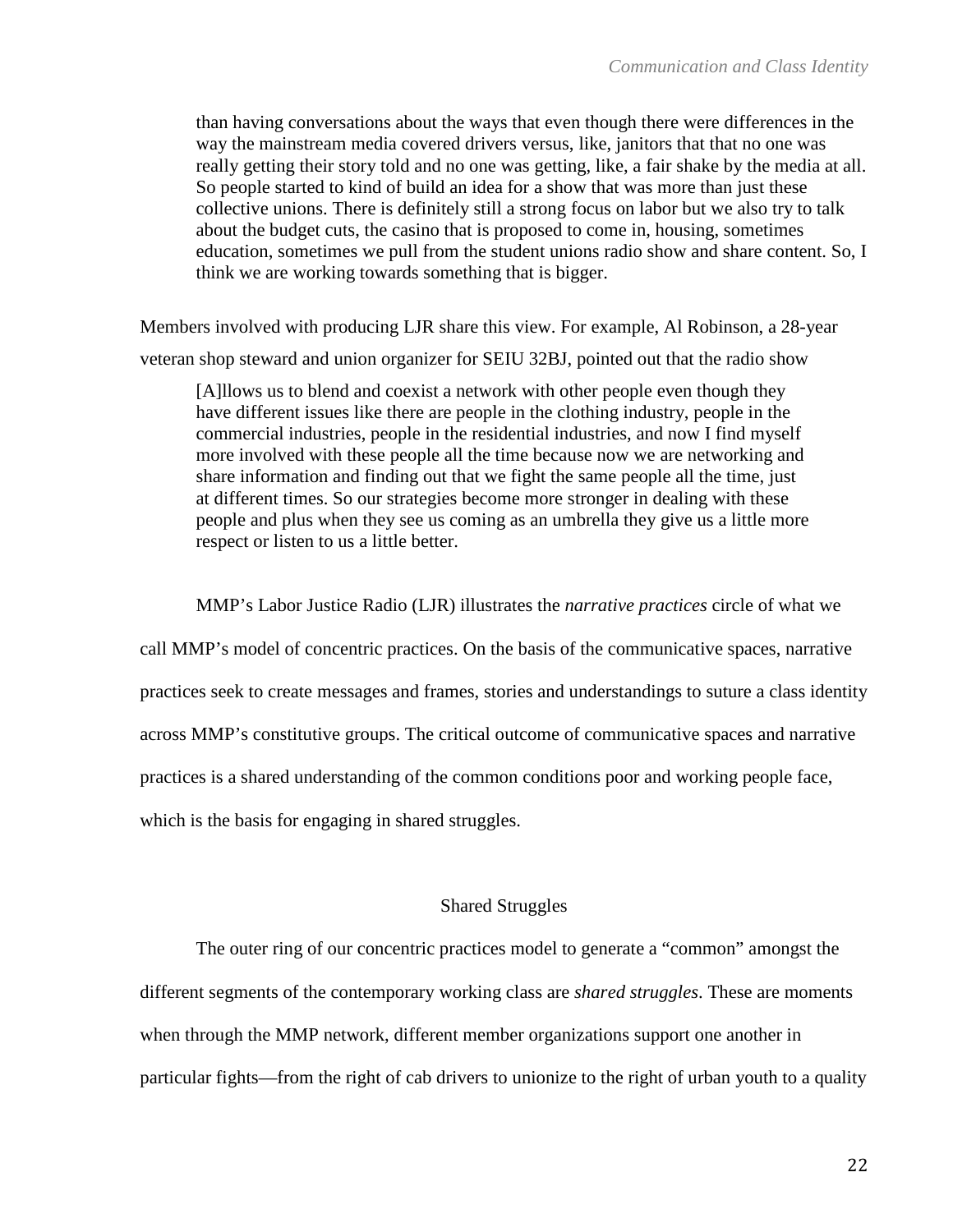education. In these fights, MMP members utilize media and communication in an effort to "shift from multiple struggles in the city to one struggle for the city." This is exemplified in recent work around health care.

In late 2009, MMP members became interested in the potential closure of a community hospital, *Northeastern Hospital*, which was run by Temple University Health System (TUHS). Serving poor and working class communities in North Philadelphia, Northeastern saw individuals that were un/underinsured, and dependent on Medicare. Consequently, Temple administrators decided to close the hospital, arguing that Northeastern was a financial drain on TUHS. The potential closure of this important community health institution concerned leaders across the city and within MMP.

In response, MMP leaders from a host of organizations came together and formed a health care committee (communicative space) that met weekly and began to strategize around the impending closure while documenting (narrative practices) both the fight around the hospital and what they saw as the dangerous conditions, particularly around maternity care, that the closure would create in North Philadelphia. Over the course of a few months, MMP members began to build relationships with different local unions that had workers at Northeastern, or other local hospitals (SEIU, PASNAP, AFSCME 1199C) as well as community groups in the area around Northeastern. MMP members went to community meetings, interviewed nurses, doctors and community members and began to knit a narrative around the importance of health care institutions as the bedrock of local community. In this process, strong relationships developed between MMP members and members of the Pennsylvania Association of Staff Nurses and Allied Professionals (PASNAP) and to a lesser degree the community group Port Richmond On Patrol Community and Civic (PROPAC).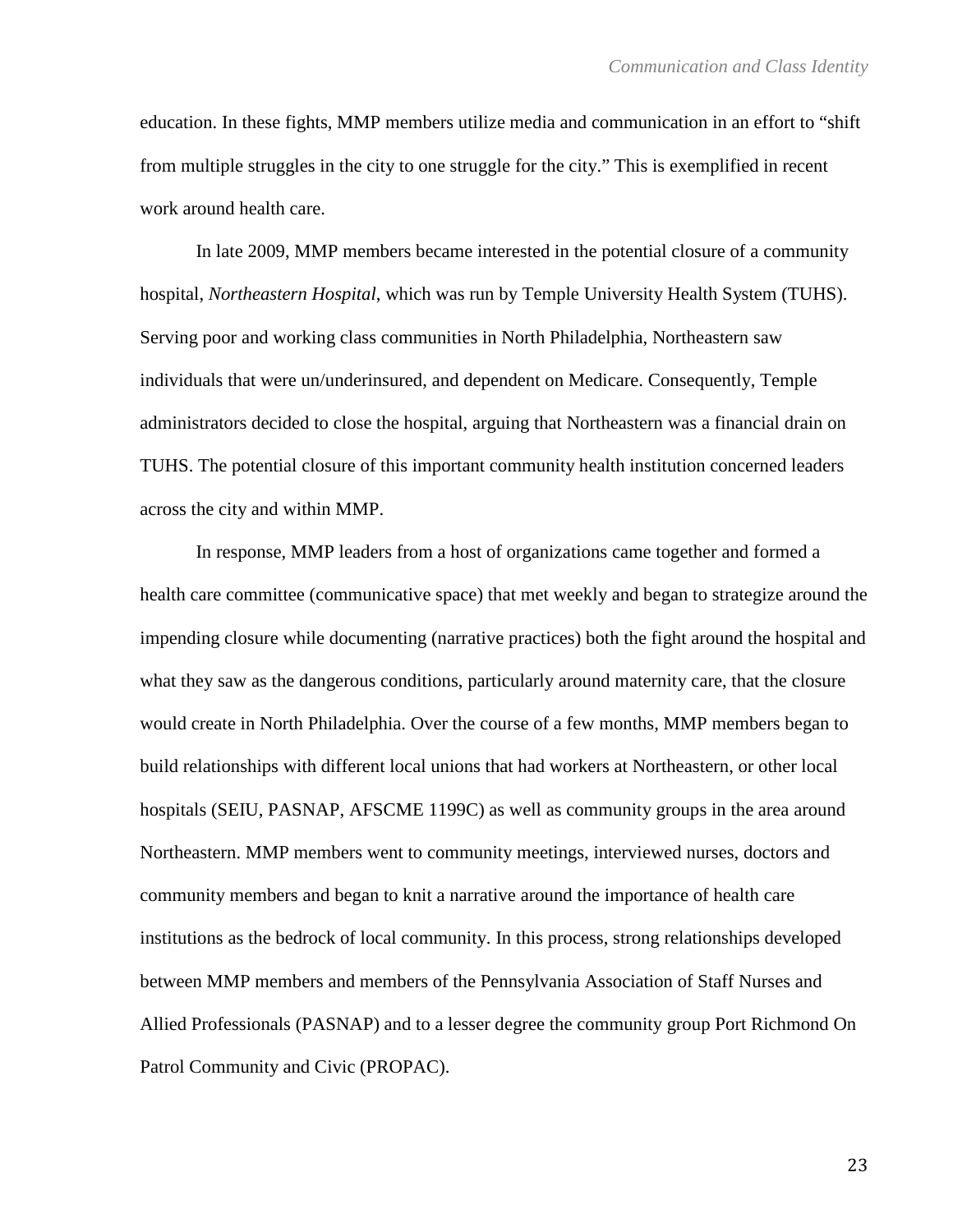After a drawn out fight, which included lawsuits, community protests and an enflamed media war, Temple did shut Northeastern Hospital down. However, the idea of using health care as a core issue began to percolate within MMP. Following on the heels of the hospital closure, nurses at TUHS' core facility, Temple Main, went on strike over pay and benefits as well as concerns over patient care. The strike lasted four weeks and MMP, and particularly members of the healthcare committee mobilized on behalf of the striking workers and patients utilizing Temple's facilities. This mobilization included organizing a rally in support of nurses that brought together high school students, taxi drivers, hotel workers and other Philadelphians to support the striking workers. The support also included an array of media coverage of the striking nurses that was featured on MMP's community website, on Philadelphia's public access TV station and on the low-power FM radio station WPEB. Further, as MMP had already established a relationship to the nurses union through the struggle around Northeastern Hospital, a nurse, who was on strike, took part in an MMP community journalism class and she used the strike as the topic of her class video project.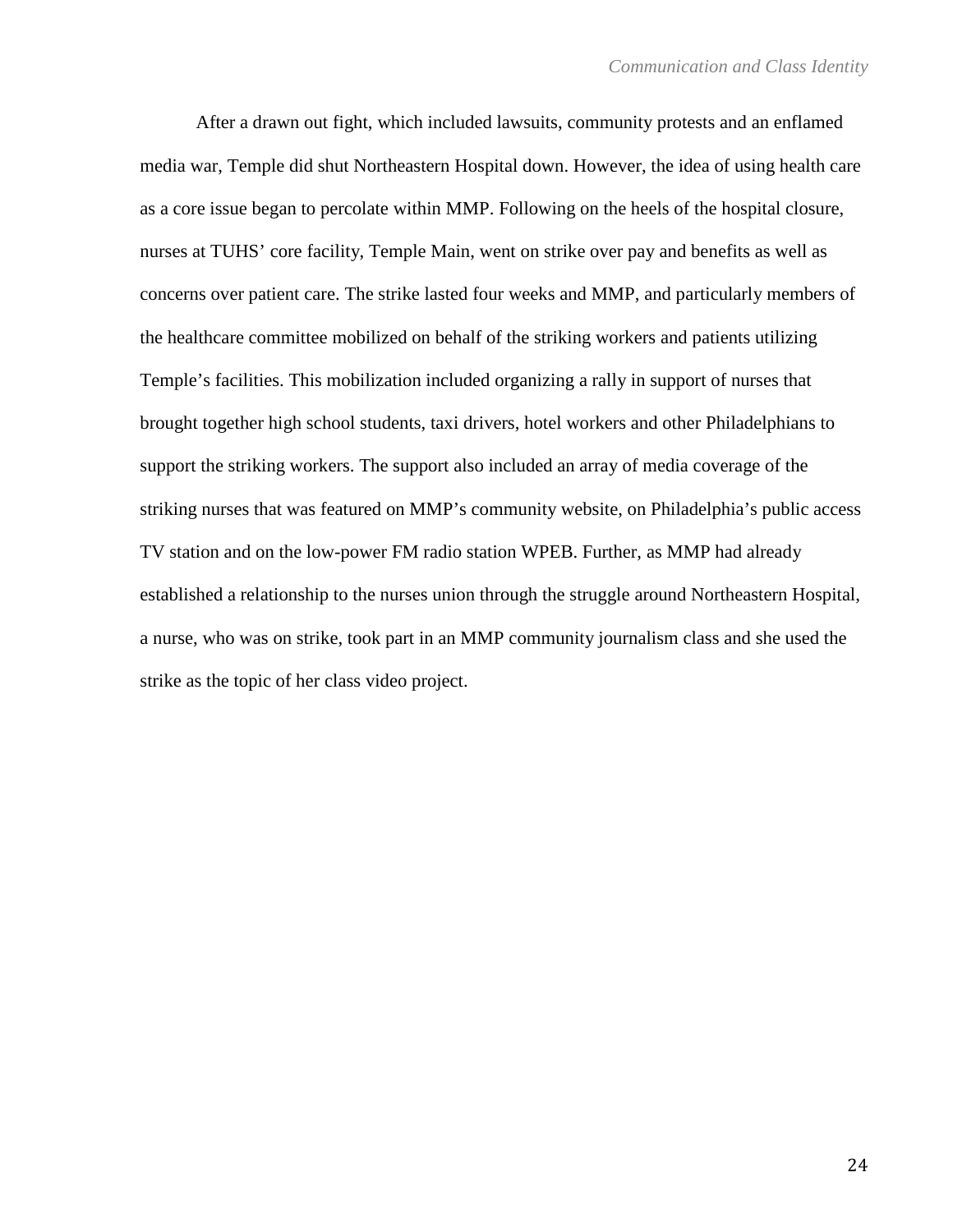

**Figure 2 Ronald Blount, President of the Unified Taxi Workers Alliance, flanked by members of Media Mobilizing Project and Philadelphia Student Union during the nurses strike at Temple University in 2010. Photo by Jesse Brown**

Since the end of the strike, in the spring of 2010, MMP media makers have created an hour-long documentary called "Infection in Our Healthcare System," which they premiered in front of 250 people in the summer of 2010. The screening and other work further advanced a strategy within MMP of using health care to unite communities. Correspondingly, seven MMP members traveled to Vermont to learn about the "Healthcare is a Human Right" campaign run by the Vermont Workers' Center, which aims to establish single-payer as the state mandated approach to health care for all. All of this activity has set the ground for a cross-organization campaign around health care. And while MMP leaders have not made a decision about whether to undertake this campaign, they are setting the stage for a fight around health care that serves the needs and interests of the poor and working class and knits this formation into a shared institutional body fighting for social change.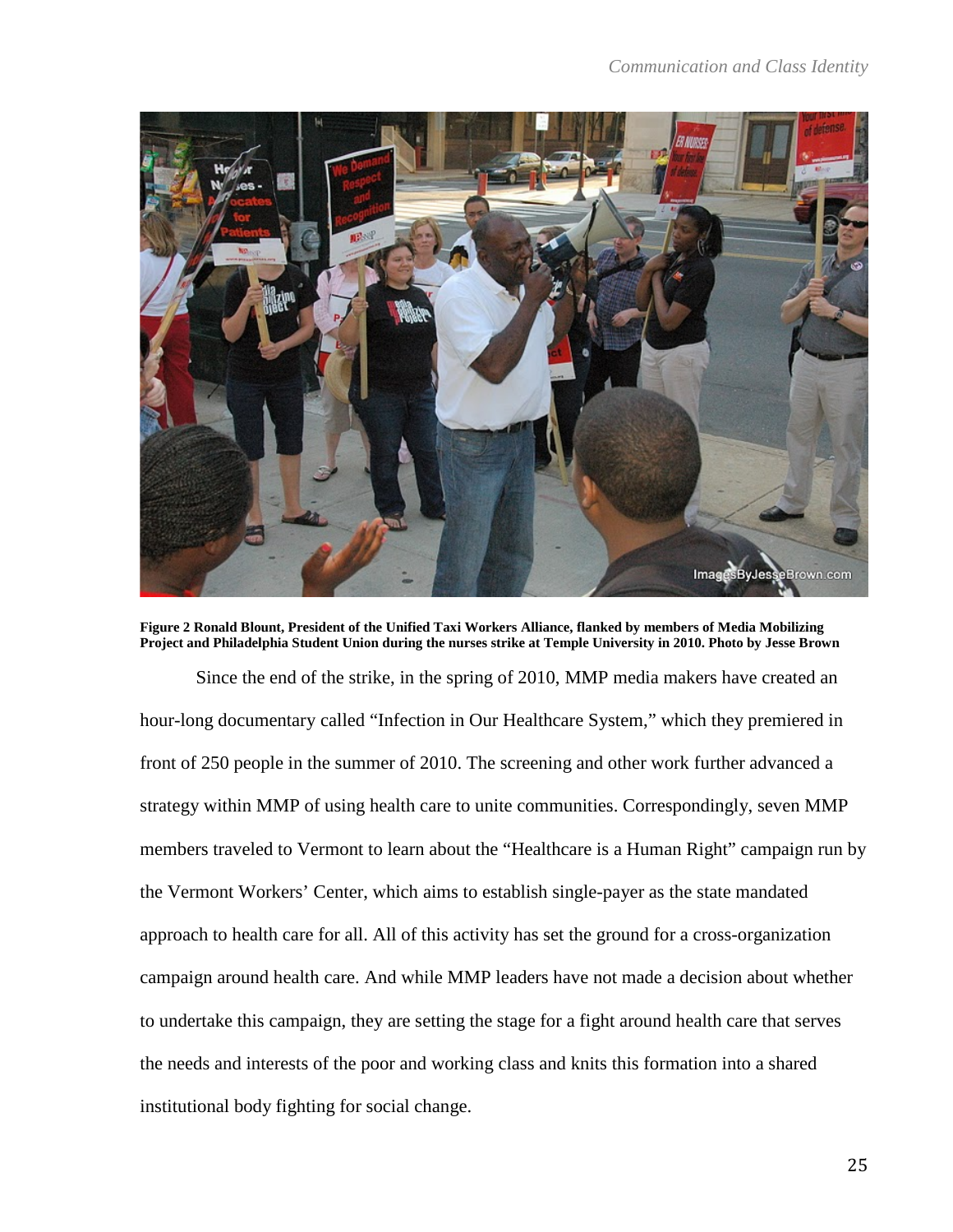Within our model of concentric practices, *shared struggles,* play a critical role in establishing a common adversary and a common political interest, which leads to what we see as the initial stages of class struggle, at the local level. At this point it is helpful to reintroduce Marx's thoughts on class formation when he writes, "in the struggle...this mass becomes united, and constitutes itself as a class for itself" (1978: 218). Along these lines, through the process of shared struggle, we begin to see the transformation amongst local groups and actors from a class in-itself to a class for-itself. This process however, is dependent on first establishing trust and solidarity through communicative spaces and narrative practices. Through MMP's work, which we see as a series of concentric practices, the beginnings of a shared class identity is emerging amongst MMP's constitutive groups – drivers, nurses, security guards, high school students and many others. And importantly as many pointed out, it was through their work with MMP and their use of media that this sense of unity with the broader class began to form.

#### **IV**

#### **Conclusion**

In this article, we explored the role of new media and communication in struggles over class identity and class formation by drawing on fieldwork on the Media Mobilizing Project in Philadelphia. We sought to (re)introduce the concept of class as a process of self-making in relation to a historical understanding of capitalism and capitalist relations. Moreover, we argue for the infrastructural role of media and communication in this process of suturing class identity. Finally, we offered a conceptual model of how to understand such a media-based processes of class formation by examining MMP and what we identify as MMP's model of *concentric practices* towards class formation. MMP displays these concentric practices, which are comprised of three heuristically distinct components: *communicative spaces*, *narrative practices*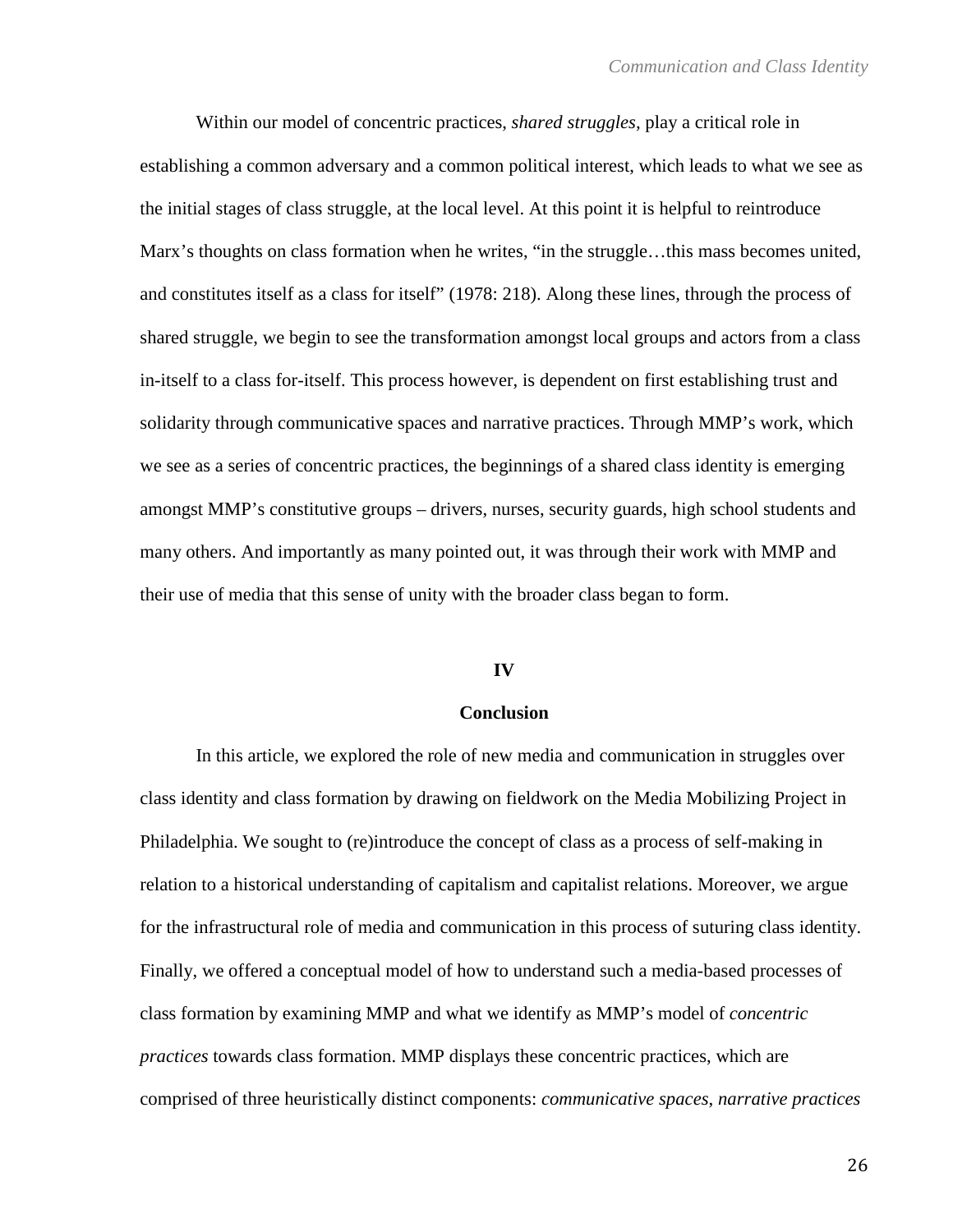and *shared struggles*.

MMP illustrates the structural dimension of communication for class formation and provides a particular example of how media is used by poor and working people to shape, organize and thus suture social relations across a fragmented working class. In order to expound the way media knits and thickens class identity, this article consciously emphasized promising or successful suturing processes across otherwise atomized groups. However, MMP is also indicative of the challenges and difficulties in organizing poor and working class constituencies particularly through media-based strategies. While a thorough discussion is beyond the scope of this article, it is important to note that MMP faces the challenges of most grassroots groups—it is underfunded and overworked, while working to bridge difference and disagreement.

Beyond the particularities, however, MMP provides us with a conceptual framework of how contemporary class formation is occurring through the use of media and communications in a neoliberalizing city. Concentric practices analytically describes a process of thickening and converging of the atomized and fractured neoliberal working class. It is flexible enough to be employed as heuristic framework for a host of similarly situated dynamics, aiding in teasing out and better understanding processes of class formation under neoliberal capitalism.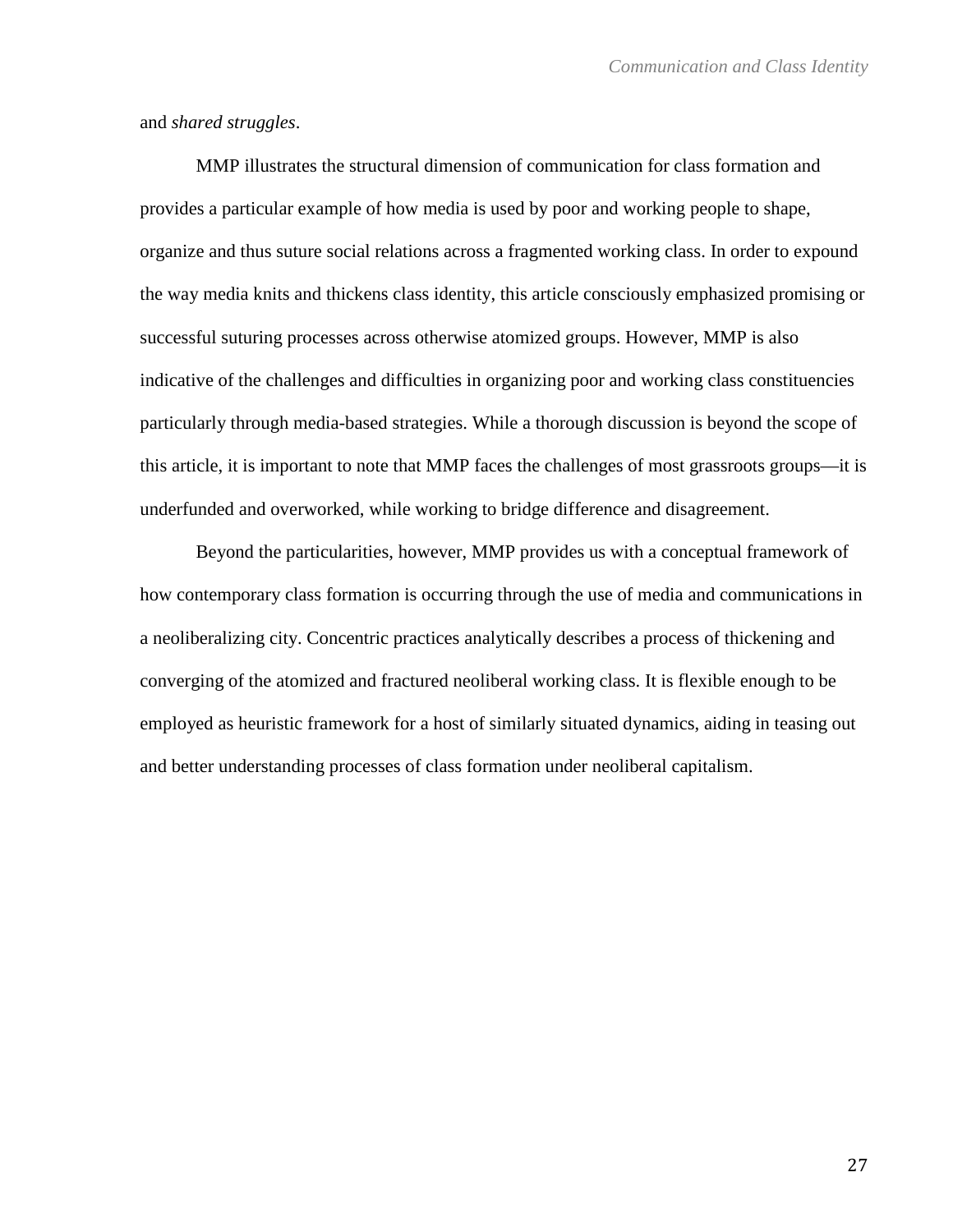#### References

Althusser L (1971) *Lenin and Philosophy And Other Essays*. New York: Monthly Review Press.

Aglietta M (1979) *A Theory of Capitalist Regulation: the US Experience*. London: Verso.

Anderson P (1980) *Arguments with English Marxism*. London: Verso.

Boltanski L and Chiapello E (2005) *The New Spirit of Capitalism*. London: Verso,

- Berger D, Funke P and Wolfson T (2011) Communication Networks, Movements and the Neoliberal City: The Media Mobilizing Project in Philadelphia. Transforming Anthropology 19(2): 187-201.
- Brenner N and Theodore N (2002) *Spaces of Neoliberalism: Urban Restructuring in North America and Europe*. Malden: Blackwell Publishers.

Davis M (1992) *City of Quartz* London: Verso.

Dewey J (1954) *The Public and its Problems.* Athens, Ohio: Swallow Press.

Dyer-Witheford N (1999) *Cyber Marx: Cycles and Circuits of Struggle in High-Technology* 

*Capitalism*. Urbana: University of Illinois Press.

- Giddens A (1991) *Modernity and Self Identity: Self and Society in the Late Modern Age*  Cambridge: Polity Press.
- Goode J and Maskovsky J (2001) *The New Poverty Studies: The Ethnography of Power, Politics and Impoverished People in the United States*. New York: NYU Press.
- Funke P (2012) The Global Social Forum Rhizome: A Theoretical Framework. Globalizations 9(3): 339-351.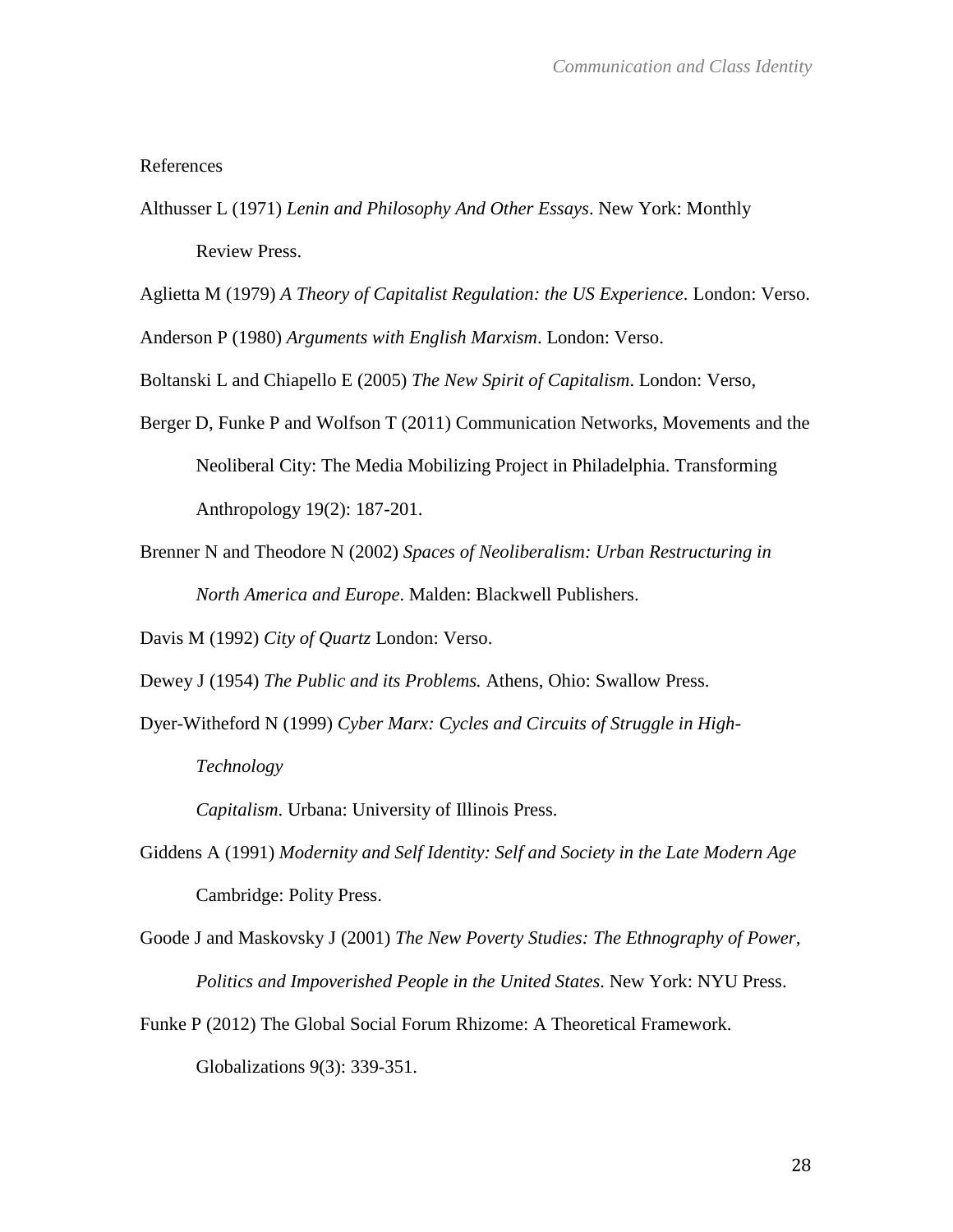- Funke P (2010) The World Social Forum as Resistance Relay. New Political Science: A Journal of Politics and Culture 30(4): 439-474.
- Hale, C (2008) *Activist Engagements: Theory, Politics and Methods of Activist Scholarship.* California: University of California Press.
- Hall S (1994) "Cultural Identity and Diaspora." *Colonial Discourse and Post-colonial Theory: A Reader*. (Eds.) P. Williams, L, Chrisman New York: Columbia University Press.
- Hardt M and Negri A (2004) *Multitude: War and Democracy in the Age of Empire.* New York:

Penguin Press.

Harvey D (1990) *The Condition of Postmodernity: An Enquiry into the Origin of Cultural Change*. New York: Willey Blackwell.

Harvey D (2005) *A Brief History of Neoliberalism*. Oxford: Oxford University Press.

Lash S and Urry J (1987) *The End of Organized Capitalism.* Cambridge: Polity Press.

Lukacs G (1968 [1923]) *History and Class Consciousness.* Massachusetts: MIT Press.

Mandel E (1972) *Late Capitalism*. London: Verso.

- Marcuse P and Van Klempen (2002) *Globalizing Cities: A New Spatial Order?* Malden, MA: Blackwell.
- Marx K (1978) The Eighteenth Brumaire of Louis Bonaparte In Tucker, RC (Ed.) *The Marx Engels Reader.* New York: W.W. Norton Company.

Marx K (1992) *The Poverty of Philosophy.* New York: International Publishers.

Massey D and Denton N (1998) *American Apartheid: Segregation and the Making of the American Underclass*. Cambridge: Harvard University Press.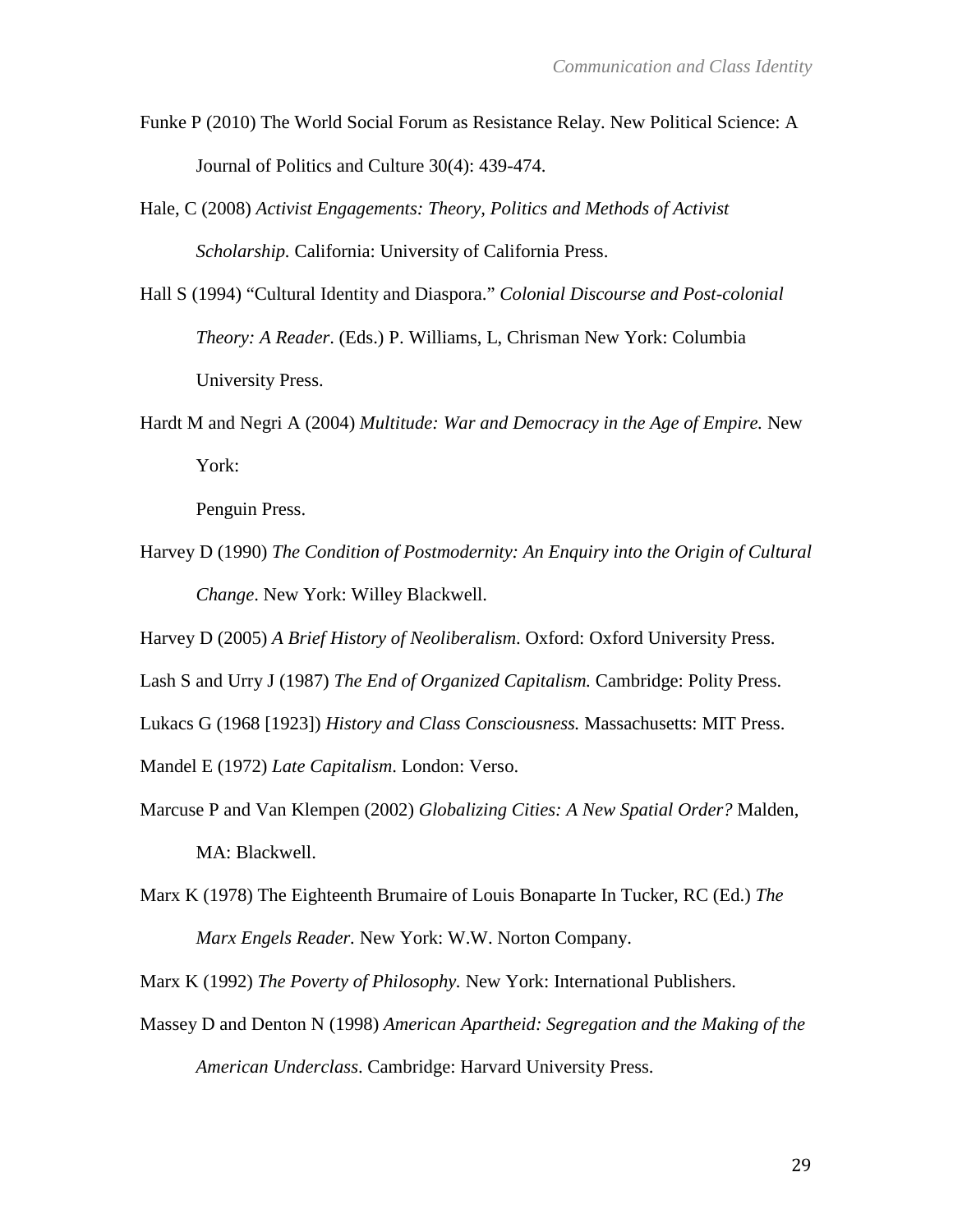- Media Mobilizing Project (2009). *Out of Crisis, The Movement to End Poverty: Media Mobilizing Project 2009 Montage.* Accessed at: [http://mediamobilizing.org/out](http://mediamobilizing.org/out-crisis-movement-end-poverty-media-mobilizing-project-2009-montage)[crisis-movement-end-poverty-media-mobilizing-project-2009-montage](http://mediamobilizing.org/out-crisis-movement-end-poverty-media-mobilizing-project-2009-montage) on 10/10/2010.
- Meiskins-Wood E (1995) *Democracy Against Capitalism: Renewing Historical Materialism.* Cambridge: Cambridge University Press.
- Negri A (1989) *The Politics of Subversion: A Manifesto of the Twenty-First Century*. Cambridge: Polity Press.
- Robinson W (2004) *A Theory of Global Capitalism: Production, Class and State in a Transnational World*. Baltimore: Johns Hopkins University Press.
- Sanday P (1976) *Anthropology and the Public Interest: Fieldwork and Theory.* New York: Academic Press.

Smith N (1996) *The New Urban Frontier: Gentrification and the Revanchist City*. New York: Routledge.

Thompson EP (1966) *The Making of the English Working Class.* London: Vintage. Thompson EP (1978) *The Poverty of Theory: or an Orrery of Errors*. London: Merlin Press.

Wacquant L (2007) Territorial stigmatization in the age of advanced marginality *Thesis Eleven*. (91): 66-77.

Wolfson T (2011) Constitutive Communications and the Shimmering Project of the Multitude. Journal of Communication Inquiry. Journal of Communication Inquiry 35(4): 370-377